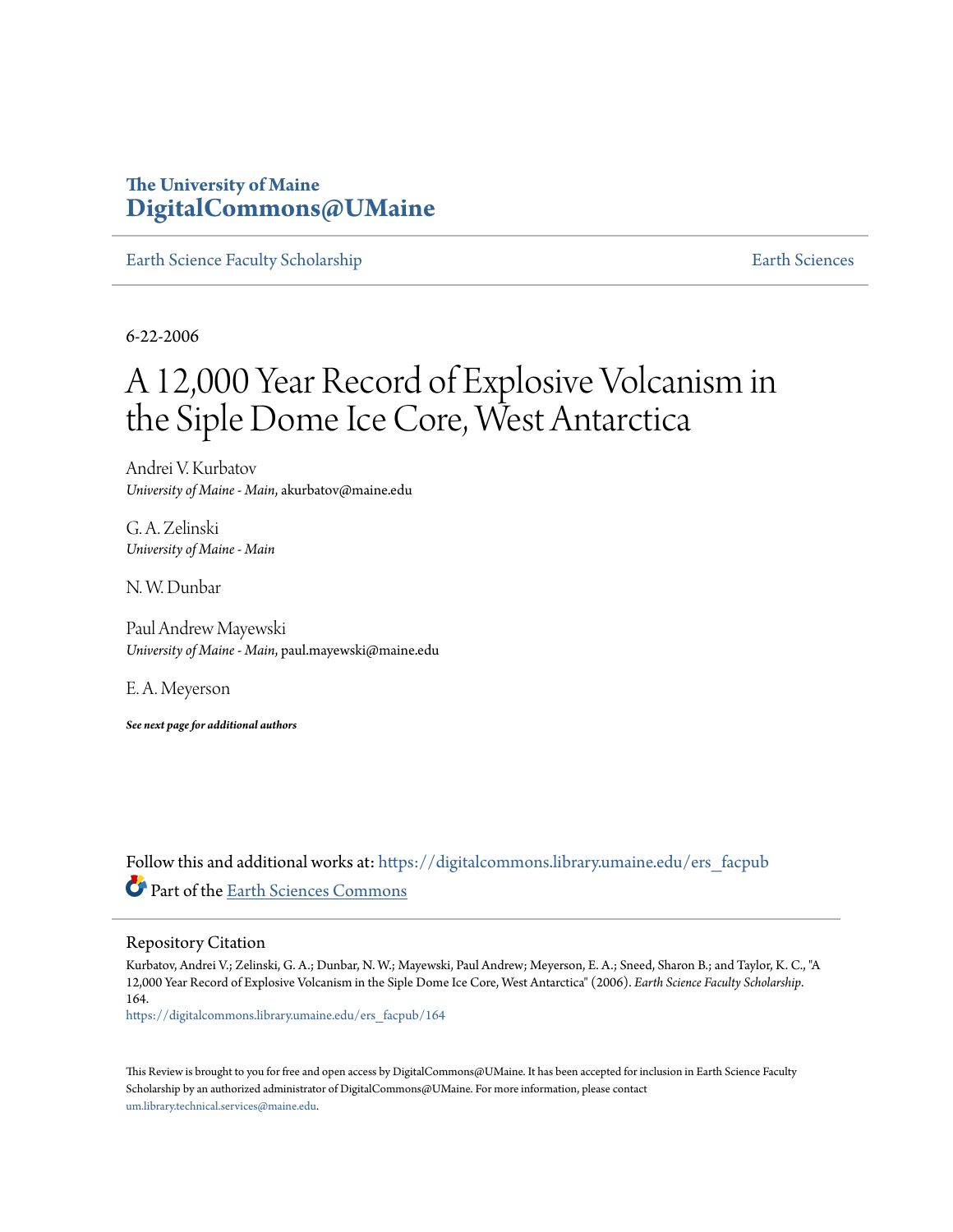## **Authors**

Andrei V. Kurbatov, G. A. Zelinski, N. W. Dunbar, Paul Andrew Mayewski, E. A. Meyerson, Sharon B. Sneed, and K. C. Taylor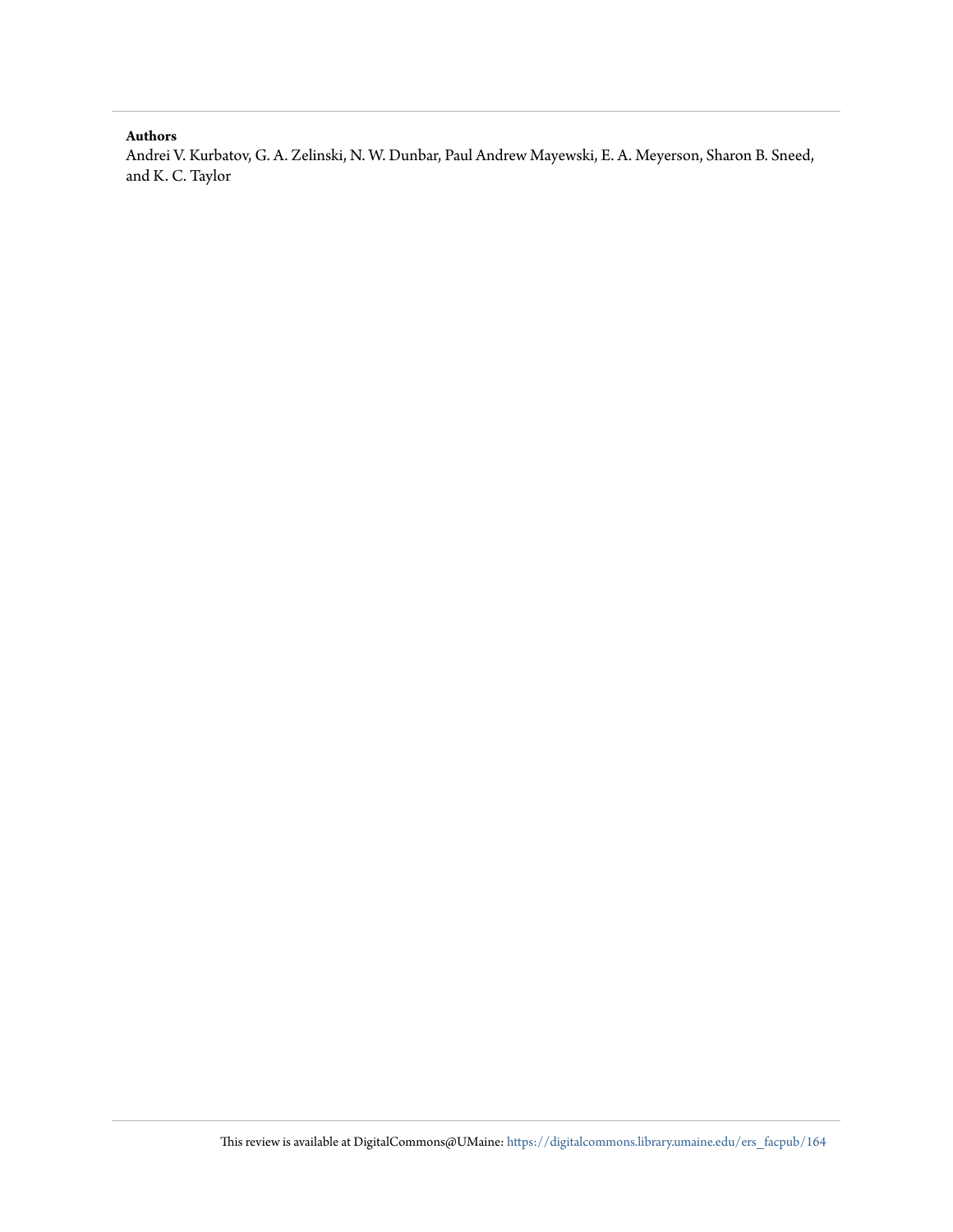# A 12,000 year record of explosive volcanism in the Siple Dome Ice Core, West Antarctica

A. V. Kurbatov,<sup>1</sup> G. A. Zielinski,<sup>1</sup> N. W. Dunbar,<sup>2</sup> P. A. Mayewski,<sup>1</sup> E. A. Meyerson,<sup>1</sup> S. B. Sneed, $<sup>1</sup>$  and K. C. Taylor<sup>3</sup></sup>

Received 13 April 2005; revised 7 February 2006; accepted 27 February 2006; published 22 June 2006.

[1] Air mass trajectories in the Southern Hemisphere provide a mechanism for transport to and deposition of volcanic products on the Antarctic ice sheet from local volcanoes and from tropical and subtropical volcanic centers. This study extends the detailed record of Antarctic, South American, and equatorial volcanism over the last 12,000 years using continuous glaciochemical series developed from the Siple Dome A (SDMA) ice core, West Antarctica. The largest volcanic sulfate spike  $(280 \mu g/L)$  occurs at 5881 B.C.E. Other large signals with unknown sources are observed around 325 B.C.E. (270  $\mu$ g/L) and 2818 B.C.E. (191  $\mu$ g/L). Ages of several large equatorial or Southern Hemisphere volcanic eruptions are synchronous with many sulfate peaks detected in the SDMA volcanic ice chemistry record. The microprobe ''fingerprinting'' of glass shards in the SDMA core points to the following Antarctic volcanic centers as sources of tephra found in the SDMA core: Balenny Island, Pleiades, Mount Berlin, Mount Takahe, and Mount Melbourne as well as Mount Hudson and possibly Mount Burney volcanoes of South America. Identified volcanic sources provide an insight into the poorly resolved transport history of volcanic products from source volcanoes to the West Antarctic ice sheet.

Citation: Kurbatov, A. V., G. A. Zielinski, N. W. Dunbar, P. A. Mayewski, E. A. Meyerson, S. B. Sneed, and K. C. Taylor (2006), A 12,000 year record of explosive volcanism in the Siple Dome Ice Core, West Antarctica, J. Geophys. Res., 111, D12307, doi:10.1029/2005JD006072.

### 1. Introduction

[2] As has been documented previously [e.g., Hammer et al., 1980; Robock and Free, 1995; Zielinski, 2000; Mosley-Thompson et al., 2003], volcanic records recovered from ice cores drilled from the polar regions provide the best means to evaluate the impact of volcanism on global climate [Robock, 2000]. Continuous long-term records of  $SO_4^{2-}$ concentrations [Mayewski et al., 1986, 1997; Legrand et al., 1988; Mosley-Thompson et al., 1991; Delmas et al., 1992; Zielinski et al., 1994, 1996b; Langway et al., 1995; Cole-Dai et al., 1997; Jouzel et al., 2001; Stenni et al., 2002; Castellano et al., 2004, 2005], total acidity records from electrical conductivity (ECM) [Hammer et al., 1980; Hammer, 1983; Taylor et al., 1993; Taylor and Alley, 2004; Wolff et al., 1995; Clausen et al., 1997; Karlöf et al., 2000], and dielectric profiling (DEP) [Moore et al., 1989; Udisti et al., 2000] methods detect the presence of volcanically produced aerosols and can be used to estimate the atmospheric loading of  $H_2SO_4$ , the primary climate-forcing component of an eruption [Self et al., 1981; Rampino and

Self, 1982, 1984; Zielinski, 1995]. These same records improve the overall chronological record of global volcanism [e.g., Simkin and Siebert, 1994]. Furthermore, these robust records provide a means to evaluate the volcanoclimate system under different climatic modes than presently exists, and they provide critical information on how the type or frequency of eruptions may impact climatic conditions. The climatic impact of both multiple eruptions closely spaced in time and megaeruptions (e.g., Toba eruption of approximately 75,000 years ago [Ninkovich et al., 1978; Rose and Chesner, 1987; Zielinski et al., 1996a; Oppenheimer, 2002]) also may be different. However, deficiencies remain in the information currently available from existing ice core records of volcanism and the continued collection of highly resolved lengthy records from both Greenland and Antarctica remains a high priority for attaining a complete understanding of the volcanism-climate system. Spatial variability in the timing and magnitude of volcanic signals among cores also dictates that additional ice cores be evaluated, thereby increasing the confidence in estimates of atmospheric loading from past volcanic eruptions. The volcanic record that we present from the Siple Dome A ice core (hereafter SDMA), West Antarctica (Figure 1) is a contribution to solving some of these problems.

[3] Deficiencies in the ice core volcanic records available from the two polar regions are a function of several factors. One key factor is the temporal nature of the existing ice core derived volcanic record from Antarctica. Available annually

<sup>&</sup>lt;sup>1</sup>Climate Change Institute, University of Maine, Orono, Maine, USA. <sup>2</sup>New Mexico Bureau of Geology and Mineral Resources and Department of Earth and Environmental Science, New Mexico Institute of Mining and Technology, Socorro, New Mexico, USA. <sup>3</sup>

<sup>&</sup>lt;sup>3</sup>Desert Research Institute, University of Nevada, Reno, Nevada, USA.

Copyright 2006 by the American Geophysical Union. 0148-0227/06/2005JD006072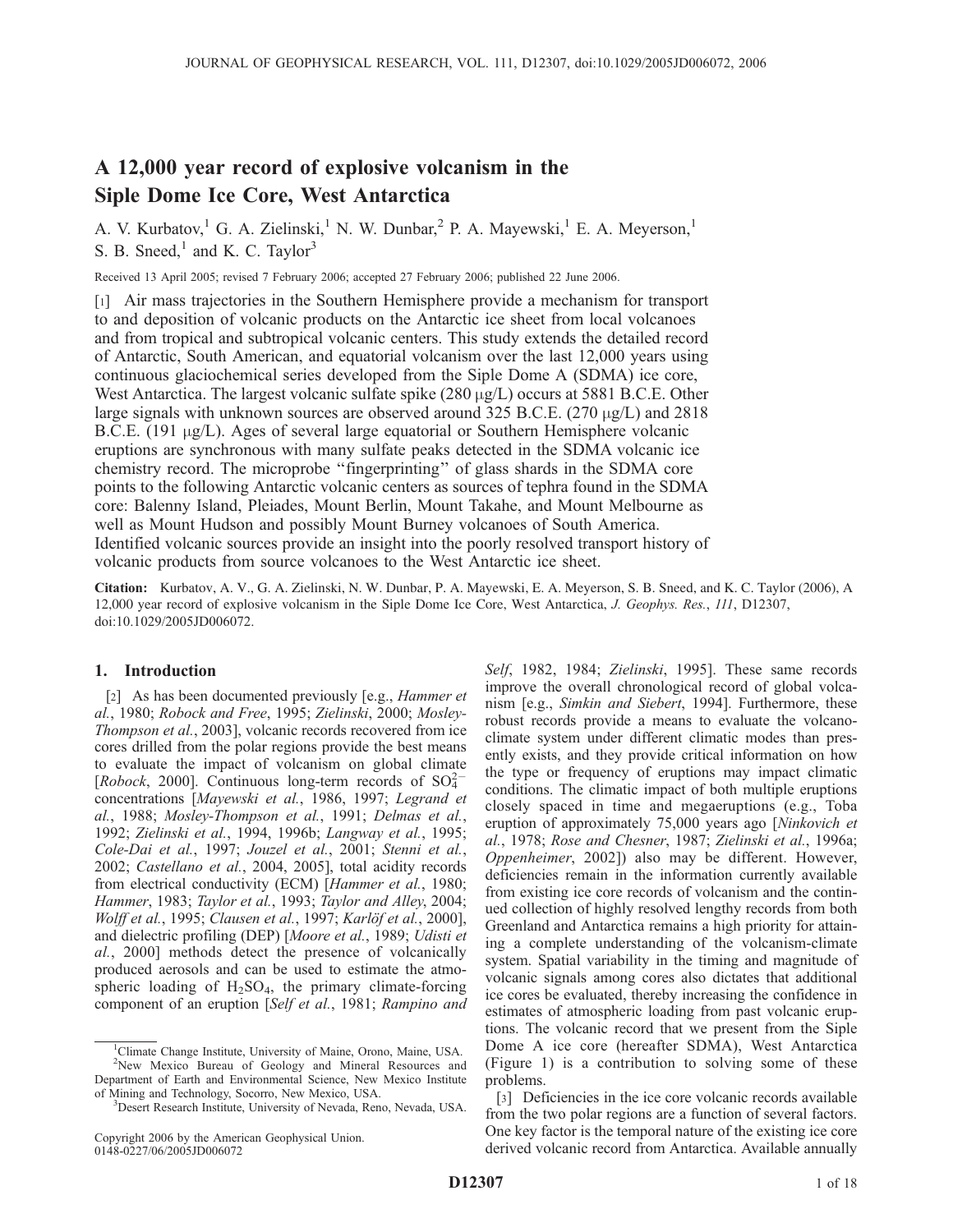

Figure 1. Location of Antarctic ice cores, volcanic centers, and prevalent wind pattern over Antarctica. Composite path of Cerro Hudson 1991 SO<sub>2</sub> plume is based on images taken by HIRS/2 platform [*Prata*] et al., 2003].

dated records from Antarctica (Figure 2) only extend back to 1300 C.E. at Law Dome ice core, East Antarctica [Palmer et al., 2001], to 1443 C.E. at Siple Station, to 1417 C.E. at Dyer Plateau drill sites [Cole-Dai et al., 1997], and to 1113 C.E. at South Pole [Budner and Cole-Dai, 2003]. Although the length of some ice core records from Antarctica may be high (e.g., the 420,000 years covered in the Vostok record [*Petit et al.*, 1999] or the recently recovered 740,000 years long record reported by EPICA Community Members [2004]) the overall lower accumulation found across most of Antarctica compared to that for Greenland limits the temporal resolution of the volcanic records produced from Antarctica. SDMA is annually dated to 8,600 years before 1950 C.E. (corresponding depth for this age is 514 m) providing the resolution needed to develop an excellent volcanic record for most of the Holocene via the SDMA  $SO_4^{2-}$  time series. Visible annual layers were observed in the SDMA ice core to a depth of 646 m (R.B. Alley, unpublished data at http://waiscores. dri.edu) which corresponds to the 12,000 yearlong interval [Taylor et al., 2004] covered in this report.

[4] Another aspect of the volcanic record developed from Antarctic ice cores that needs improvement is differentiating among similar depositi uxes (similar measured sulfate magnitudes) derived from equatorial eruptions, from Southern Hemisphere midlatitude eruptions, and from local (Antarctic Plate) eruptions. In the Northern Hemisphere the chronology of volcanism from Iceland is reasonably well established and signals from small Icelandic eruptions that probably have little climatic impact can be identified in Greenland ice cores and separated from the more climatically significant equatorial or other midlatitude eruptions [Langway et al., 1995; Zielinski, 1995; Zielinski et al., 1995; Clausen et al., 1997; Mosley-Thompson et al., 2003]. However, this scenario does not hold true for Antarctica. The chronology of Antarctic volcanism is poorly constrained given the remoteness of the continent. Consequently, identifying an Antarctic source for a particular signal may be problematic. For instance, have signals found in Antarctic ice cores that cannot be linked to equatorial or midlatitude eruptions originated from a previously unknown eruption in those parts of the globe or are these signals from Antarctic (i.e., local) eruptions? Our work attempts to answer this question.

[5] Tephra particles from several volcanic eruptions of Central and South America were previously found in the South Pole ice core [Palais et al., 1990, 1992] which demonstrates, as expected, that volcanic products from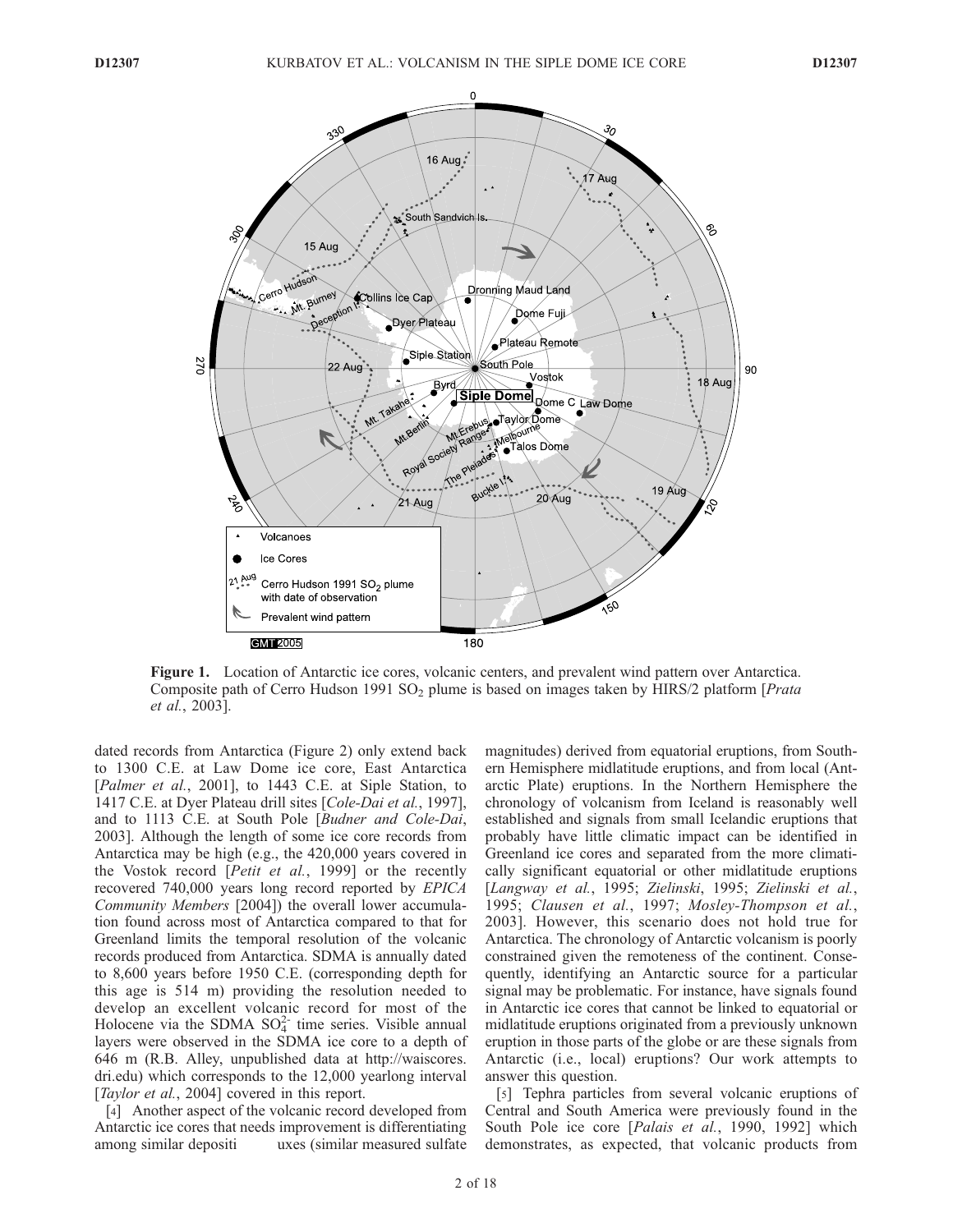

Figure 2. Length of previously developed Holocene volcanic records from Antarctica compared to that for the SDMA ice core in this study. In each record, volcanic signals determined by different methods are shown by black lines.

tropical and Southern Hemisphere volcanoes are transported to the Antarctic continent. The path of a volcanic plume from the August 15, 1991 Cerro Hudson volcanic eruption monitored by the HIRS/2 instrument (Figure 1) certainly confirms that a volcanic cloud injected into the upper troposphere to lower stratosphere could encircle the hemisphere within 9 days [*Prata et al.*, 2003]. Ice core and remote sensing data, as well as evidence of Patagonian origin dust found in Antarctica [Basile et al., 1997], supports the existence of possible tropospheric pathways between the South American continent and Antarctica. Because of such atmospheric circulation patterns around Antarctica, tephra and sulfate aerosols are likely to be transported to the SDMA site from source volcanoes in South America.

[6] We developed the tephrochronology of the SDMA ice core as a means of improving the chronology of Antarctic volcanism for the Holocene as well as for improving the chronology of non-Antarctic eruptions. Ice core tephrochronology is undertaken by locating microscopic glass shards dispersed in layers of ice and by determining the chemical composition of that glass using an electron microprobe [De Angelis et al., 1985]. The composition of these tiny particles is then matched to that of a known volcanic eruption or to the composition of material originating from known volcanic centers located in ion that is likely to deposit

material at the ice core site. This procedure is similar to one that was done previously for visible ash layers found in Icelandic glaciers [Thorarinsson, 1944; Self and Sparks, 1981]. A successful match verifies the source volcano and timing of the related eruption consequently refining source eruptions responsible for the volcanochemical signals. Because of the proximity of the SDMA ice core to Antarctic volcanic centers it is expected that signals from local volcanism are especially prevalent in the SDMA record. Therefore our record will greatly augment volcanic records produced from other parts of Antarctica (Figure 2).

#### 2. Methods

#### 2.1. Core Location, Dating, and Sampling Methods

[7] The SDMA ice core (Figure 1) at  $81^{\circ}39.53'S$ , 148°48.72'W, 621 m was drilled to bedrock during the 1996– 1998 austral summers as part of the WAISCORES scientific program. *Hamilton* [2002] reports 42 year average accumulation rates at 7 sites in the range of  $0.086 - 0.155$  m per year in water equivalent. The long-term accumulation rates can be significantly different from these measurements. The evidence from Vostok and Dome C ice cores [Ciais et al., 1994; Petit et al., 1999] show that 100% increase in snow accumulation rate is possible. The total ice depth of 1004 meters insured recovery of about a 97.5 kyr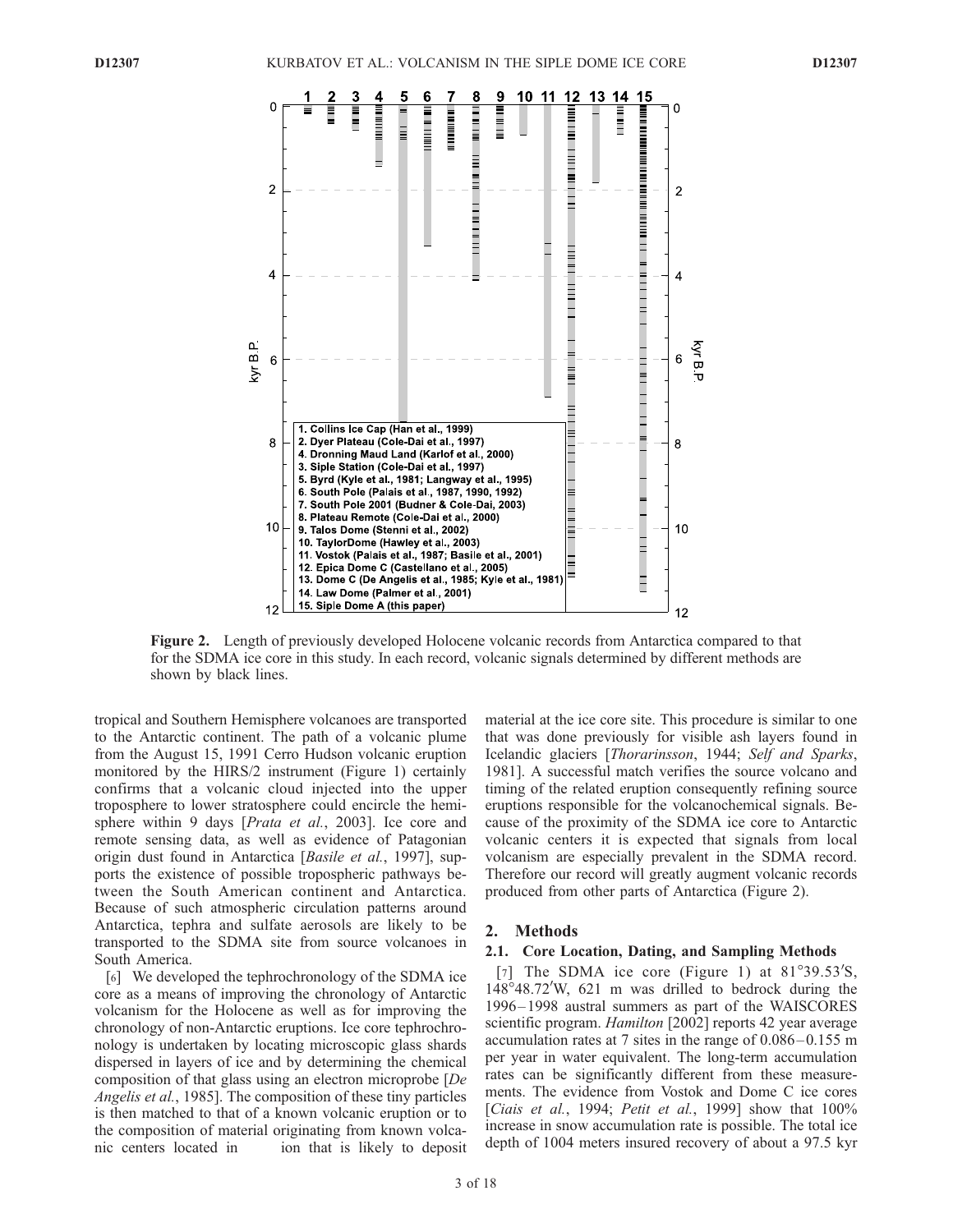old environmental record [Brook et al., 2005]. We present only the record from the Holocene part of the core because the timescale for the 12,000 yearlong portion is developed by counting seasonal layers with several methane and tephra-based age control points [Taylor et al., 2004].

[8] Ice handling and sampling procedures similar to those outlined by Mayewski et al. [1987] were used to insure lack of possible contamination, good sample quality, and repeatability of analyses. The inner, clean, sample melted from the  $3.4 \times 2.4$  cm section of the ice core down to the depth of 624 m was analyzed using Dionex DX-500 ion chromatographs yielding 2817 discrete samples for ppb  $(\mu g/L)$ concentrations of major ions Cl<sup>-</sup>,  $SO_4^{2-}$ ,  $NO_3^-$ ,  $K^+$ ,  $Ca^{2+}$ , Na<sup>+</sup>, Mg<sup>2+</sup>. The sampling intervals of  $\sim$ 20 cm represents approximately a resolution 2.5 years per sample at the top of the core and about 4.9 years at 624 m depth.

[9] For the tephra studies, 1963 discrete samples were cut to the depth of 213.5 m from a 2.4  $\times$  0.9 cm section of core. The length of these approximately annual samples varied from about 40 cm at the top to 5 cm at the end of the upper two millennia interval of the SDMA core. The remaining 2159 tephra samples from the interval 213.5 – 624 m were processed with the resolution of ice chemistry samples (20 cm).

[10] Previous interpretations of the glaciochemistry data from the SDMA area, as available from shallow ice cores or snow pit samples [Kreutz and Mayewski, 1999], suggest that in addition to biogenic and continental dust components enhanced transport of marine air masses is responsible for the high concentration of sea-salt species  $(Na^+, Mg^{2+}, Cl^-)$ . Earlier studies in Greenland and Antarctica set the methodological base for partitioning different sulfate source components from total sulfate measured in ice core samples [Mayewski et al., 1986, 1990; Legrand and Delmas, 1987; Legrand et al., 1988; Wagenbach, 1996; Kreutz et al., 1999, 2000]. Several techniques exist to identify the portion of sulfate delivered from volcanic eruptions [Zielinski et al., 1996b; Cole-Dai et al., 1997; Palmer et al., 2001]. To ensure comparability with the longest developed volcanochemistry record from the Northern Hemisphere (i.e., GISP2 ice core Zielinski et al., 1994, 1996b, 1997b), we chose to apply the same methodology used to separate the volcanic component of the sulfate signal.

[11] Detection of volcanic events in ice cores is based on the observed sharp increase in sulfate concentration, often orders of magnitude above background level, following the volcanic eruption [Zielinski, 2000; Mosley-Thompson et al., 2003]. This increase corresponds to observed trends in the stratosphere and troposphere measured by the COSPEC (correlation spectrometer) and the TOMS (total ozone mapping spectrometer] instruments [Halmer et al., 2002]. Unfortunately, the magnitude of the sulfate spike in ice cores could be the same for a relatively small, local volcanic eruption in Antarctica or a large volcanic eruption that took place in lower latitudes. Spatial variability of the signal magnitude produced by the large 1815 eruption of Tambora is reported from several Antarctic ice cores [Cole-Dai et al., 1997; Dixon et al., 2004] and was attributed to "wind redistribution, changes in accumulation rates, and variations in the frequency and timing of snowfalls'' [Castellano et al., 2005]. In order to create a sulfate spike in the ice core glaciochemical record e quantity of sulfate must be

released during the volcanic eruption, transported to the deposition site, and preserved in the transformation from snow to ice. The signal could potentially be masked by sulfate contributed during permanent quiescent degassing from moderate and relatively constant global volcanic activity, biogenic, marine, and anthropogenic sources [Halmer et al., 2002] and also by coarse sampling intervals [Zielinski et al., 1996b]. In the SDMA area over the last several hundred years all sources of sulfate appear to be relatively stable with the exception of large explosive volcanic events [Kreutz et al., 1999, 2000]. The long-term background fluctuations in the SDMA sulfate concentration are attributed to changes in atmospheric circulation systems over the Antarctic continent, sea-salt sulfate, and biogenic sulfate sources related to shoreline migration toward the ice core site [Meyerson et al., 2006].

[12] We used two complimentary methods to separate sulfate signals associated with large eruptions. In the first method, we removed a portion of the sea-salt sulfate  $(s s   
  $\frac{1}{2}$  from the total sulfate time series time series by$ using the procedure of *O'Brien et al.* [1995]. This technique uses all of the major ions found in the sea salt to calculate the most conservative (limiting) species. On the basis of the most conservative element the sulfate concentration is then calculated based on the known sea-salt ratio for major ions to  $SO_4^{2-}$  in seawater. Therefore this method allows calculation of the minimum possible sea-salt contribution and is probably more reliable for the estimation of minimum values compared for example to calculations that are solely based on the ratio of Na<sup>+</sup> to SO<sub>4</sub><sup>2</sup> [*Palmer et al.*, 2001]. Background levels of non-sea-salt sulfate  $(nssSO<sub>4</sub><sup>2</sup>)$  are estimated by adjusting the tension parameter of the robust spline fit curve [*Bloomfield and Steiger*, 1983] (Figure 3). With its low sensitivity to outliers, low-tension robust spline fit functions have been shown [Meeker et al., 1995] to be a good tool for calculating the background levels of sulfate in the GISP2 ice core [Mayewski et al., 1994; Zielinski et al., 1994, 1995]. All positive signals with residuals from background levels exceeding threshold values of mean  $(\mu)$ plus one standard deviation  $(1\sigma)$  (Figure 3) are used to select sulfate spikes caused by volcanic events (Figure 4 and Tables 1 and 2). In more conservative studies only a mean plus two standard deviations  $(2\sigma)$  of sulfate values in the time series were used to separate volcanic events [Cole-Dai et al., 1997]. Volcanic signals were detected using an outlier signal selection algorithm [Zielinski et al., 1994, 1995; Cole-Dai et al., 1997] that is based on mean and standard deviation.

[13] The second method we use to develop the volcanic event time series is based on empirical orthogonal function (EOF) analyses [Meeker et al., 1995, 1997]. The EOF analysis of glaciochemical time series allows the separation of time series of each measured ion into dimensionless orthogonal modes of variability [Mayewski et al., 1994; O'Brien et al., 1995; Zielinski et al., 1997b] or empirical eigenvectors (Table 3). This technique is used to identify patterns of simultaneous variation and assumptions can be made that these subspaces correspond to different dynamic processes of the observed system [von Storch and Zwiers, 2001]. The interpretation of the association of the particular EOF (eigenvector) with a specific process contributing to processes captured in the SDMA ice core is based on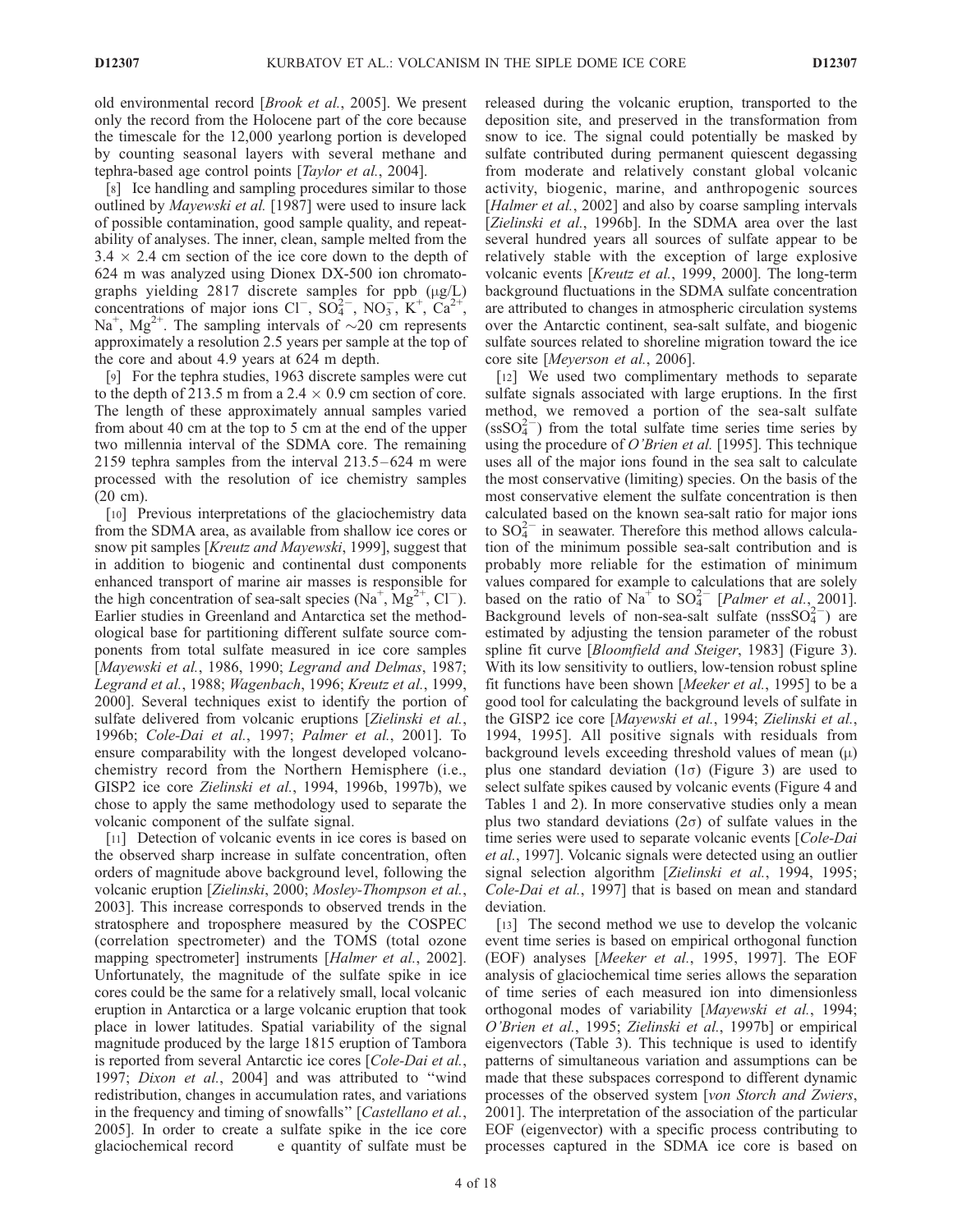

Figure 3. Concentration of non-sea-salt sulfate (nssSO<sub>4</sub><sup>2-</sup>) for the last  $\sim$ 12 kyr in the SDMA ice core (0 year B.P. = 1950 C.E.). Low-tension robust spline fit curve corresponds to the background concentrations of  $nssO<sub>4</sub><sup>2–</sup>$  through this time period. Positive deviations from a background level exceeding mean of all positive residuals plus one standard deviation is interpreted as volcanic signals and summarized in Tables 1 and 2. Decrease in number of spikes with time, for the most part, is probably related to a decrease in sampling resolution in the deeper parts of the core.

investigation of correlations of ice chemistry species with air mass sources [Mayewski et al., 1993; Legrand and Mayewski, 1997; Kreutz et al., 1999, 2000; Meyerson et al., 2006]. Earlier studies in the GISP2 ice core [Zielinski et al., 1995, 1996b, 1997b] demonstrated that EOF analyses could successfully separate volcanically delivered sulfate aerosols from other sources of sulfate.

[14] Over the studied time interval raw  $SO_4^{2-}$  concentrations range from 39 to 390  $\mu$ g/L with a mean around 96  $\mu$ g/L. The mean  $Cl^-$  to mean Na<sup>+</sup> ratio for all samples is 1.87, which is very close to the sea-salt ratio of 1.86. The mean  $Na<sup>+</sup>$  value is 96.90  $\mu$ g/L and mean SO $_4^{2-}$  is 95.56  $\mu$ g/L resulting in a Na<sup>+</sup>:  $SO_4^{2-}$  ratio of 1.01 (sea-salt ratio is 3.99). It is intriguing that similar ratios are observed for mean atmospheric concentrations at Halley station Antarctica [Rankin and Wolff, 2003], which ultimately confirms that significant portions of marine aerosols are delivered to the SDMA location. Calculated nonsea-salt sulfate values ( $nssSO_4^{2-}$ ) fluctuate from 19  $\mu g/L$  to  $351 \mu g/L$  (Figure 3). A robust spline curve with tension value 0.2 is used to estimate background levels of  $nssSO<sub>4</sub><sup>2</sup>$ . The mean of all positive residuals and one standard deviation equal  $18.34 \mu g/L$  and  $23.02 \mu g/L$ respectively. To develop our volcanochemistry record (Figure 4 and Tables 1 and 2) all signals exceeding  $41.36 \mu g/L$  (mean of all positive residuals plus one standard deviation) are selected as volcanic (Figure 4). A number of these volcanic signals exceed  $64.38 \mu g/L$ (mean of all positive residuals plus two standard deviations) (Figure 3 and Table 1). The largest sulfate spike signals (with residual  $/L$ ) occur 5881 B.C.E. Large residuals are also found during 325 B.C.E.  $(270 \mu g/L)$ and 1262 C.E.  $(163 \mu g/L)$ .

[15] The EOF analyses of the SDMA time series of six major ions (Table 3) shows that 64% of the total variance for all ions is associated with EOF1. EOF1 explains 45% of total variance of SO $^{2-}$ , 92% of Ca<sup>2+</sup>, 87% of Mg<sup>2+</sup>, 62% of Na<sup>+</sup>, and is likely associated with sea salt. In EOF4 (6% of the total variance for the ion series)  $25\%$  of Na<sup>+</sup> is positively correlated with only 0.5% of the  $SO_4^{2-}$  signal. The likely explanation for this is that EOF4 sodium (and sulfate) is produced during the summer months. The observed chloride deficit can be contributed to the chloride depletion relative to sodium during the summer [see Rankin and Wolff, 2003] or postdepositional dechlorination observed in snow pits [Rothlisberger et al., 2003]. EOF3 (10% of the total variance) reveals much (47%) of the volcanic portion of  $SO4^{2-}$  with a small portion of the continental sulfate (positive correlation 0.19 with  $K^+$ ). To exclude expected noise contributed by other sulfate sources (mainly biogenic emissions, quiescent volcanic degassing, and continental dust) only those sulfate spikes that exceed 36.33  $\mu$ g/L (mean = 16.75, 1 standard deviation = 19.58) of all sulfate partitioned in EOF3 are selected as volcanic. The correlation coefficient of signals detected by robust spline and EOF methods is 0.9. Both robust spline and EOF methods detected 97 common signals. In addition, each statistical technique selected 27 separate events (Tables 1 and 2).

[16] We calculated volcanic sulfate depositional flux for each detected volcanic event by multiplying volcanic sulfate concentrations, length of ice sample, and ice density. We did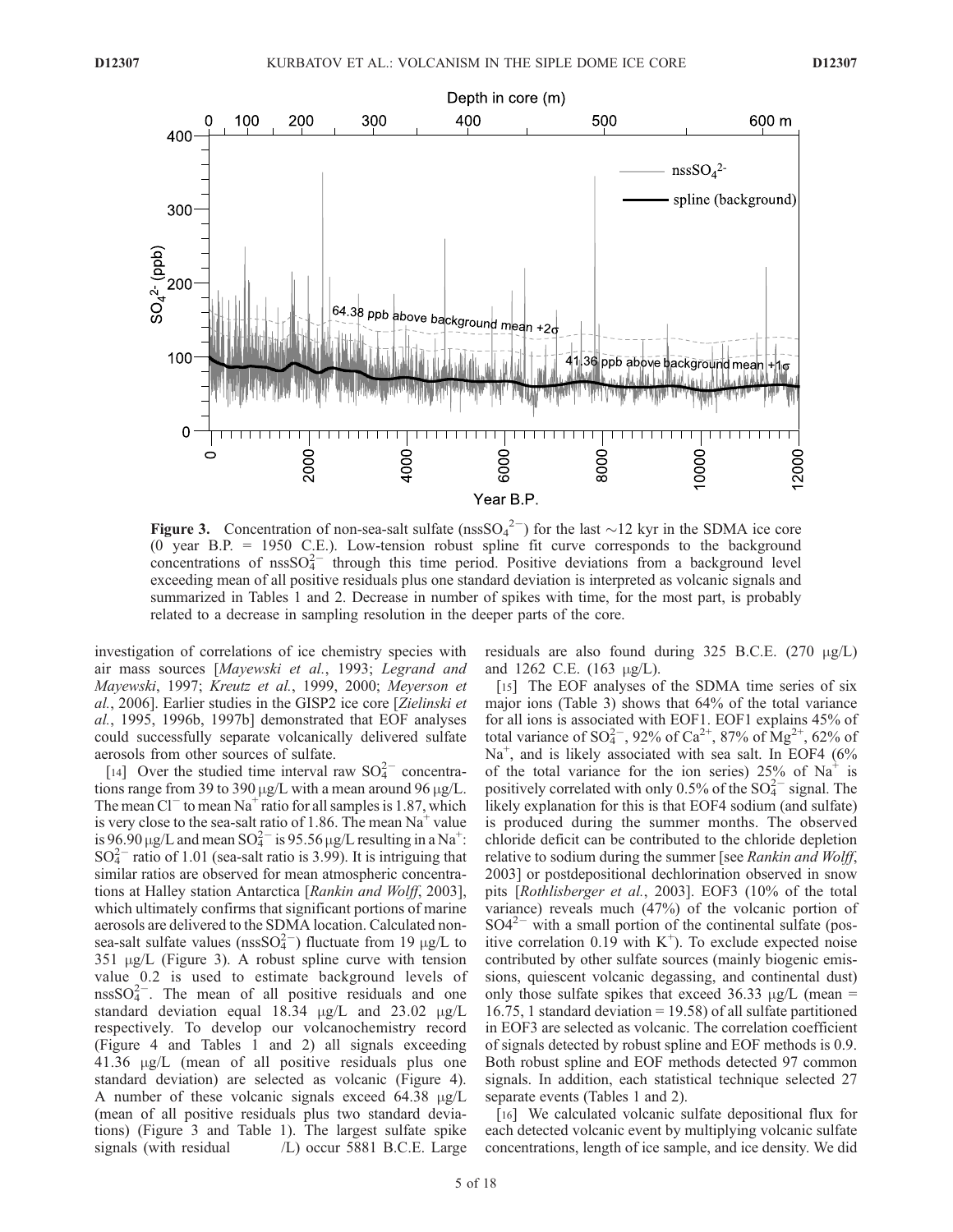

Figure 4. Comparison between volcanic  $SO_4^{2-}$  time series developed using EOF 3 and the low-tension robust spline technique (see text) for the last  $\sim$  12 kyr. Please note that for flux-based signal calculation, magnitude deteriorates with depth compared to concentration values. The signal magnitude reduction is caused by coarser sampling resolution and potentially could influence threshold values used for selection of volcanic signals.

not account for annual layer thinning. The results are shown in Figure 4 and are also available as auxiliary material.<sup>1</sup> Several studies in Greenland [Meeker et al., 1997] and Siple Dome [Kreutz et al., 2000] demonstrated that in highaccumulation sites like GISP2 and SDMA there is no influence of snow accumulation rates measured in ice cores and snow pit or ice core ion concentrations. Nevertheless, the large uncertainty in calculating of sulfate depositional flux in coastal (high accumulation) areas could potentially propagate into calculations of the atmospheric loading from volcanic eruptions.

#### 2.2. Tephra Fingerprinting

[17] As mentioned earlier, the timing of the sulfate signal and its magnitude helps in identifying the source of a volcanic eruption. Additional information on source can be obtained by means of ice core tephrochronology [De Angelis et al., 1985; Palais, 1985; Palais et al., 1989c, 1990, 1992; Zielinski et al., 1995, 1997a, 1997b; Zielinski and Germani, 1998; Zdanowicz et al., 1999; Basile et al., 2001; Dunbar et al.,

2003]. To corroborate the validity of the volcanic time series derived from the ice chemistry record we analyze filtered particles from most of the samples adjacent to layers interpreted as volcanic using the electron microprobe. The morphology and composition of tephra particles found in the SDMA ice core allows geochemically ''fingerprint'' [Dunbar et al., 2003] a source magmatic provenance or to identify specific volcanic eruption. Following the method of Perkins et al.[1995], a statistical distance function is used to assess the potential correlation of tephra particles with sources. This tephra correlation method involves calculation of the ''Euclidean distance'' function, (D, in standard deviation units) representing the degree of similarity between samples. Only samples with significant number of points  $(4-20)$  measurements) that represent similar population are used for correlation with sources.

[18] In order to select filters for the electron microprobe analysis we prepared optical slides for microscopy and scanned with an Olympus BX-40 optical microscope for the presence of tephra particles. An aliquot of the melted ice sample is centrifuged for 15 min, then  $120 \mu L$  is withdrawn from the bottom and evaporated on a precleaned, preheated slide. Volcanic particles are separated from the remaining

<sup>&</sup>lt;sup>1</sup>Auxiliary material is available at ftp://ftp.agu.org/apend/jd/ 2005jd006072.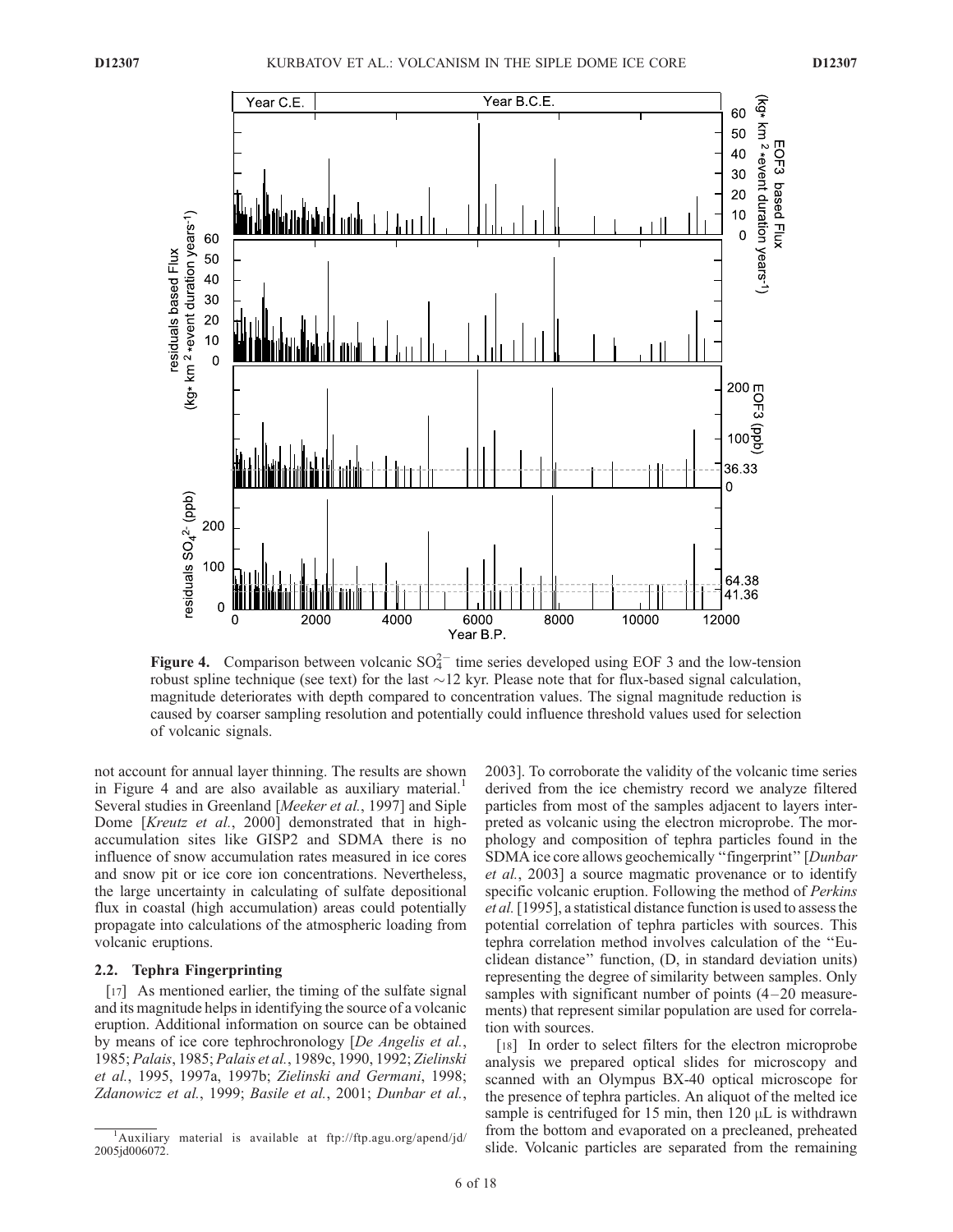Table 1. Volcanic Signals in the SDMA Ice Core Over the Last 2000 years and Possible Eruption Sources

| Year C.E.(Duration, years) | Signal, <sup>a</sup> ppb | Volcanic Eruptions Possibly Associated With Detected Events <sup>b</sup>                                                              |
|----------------------------|--------------------------|---------------------------------------------------------------------------------------------------------------------------------------|
| 1975 (2.8)                 | 44 {43}                  | Fuego, Guatemala 1974 (VEI = 4)                                                                                                       |
| 1964 (1.9)                 | ${42}$                   | Agung, Indonesia 1963 (VEI = 5)                                                                                                       |
| 1936 (1.2)                 | 83                       | Bristol Island, Antarctica 1936 (VEI = $2^{\circ}$ ) <sup>c</sup>                                                                     |
| 1920 (3.1)                 | 74 {79}                  | Puyehue, Chile $1921$ (VEI = 4)                                                                                                       |
| 1889 (2.2)                 | $62 \{66\}$              | Lonquimay, Chile $1887-1889$ (VEI = 3)                                                                                                |
| 1887(2.1)                  | ${42}$                   | Tarawera, New Zealand 1886 (VEI = $5)^d$                                                                                              |
| 1883 (1.7)                 | $\{37\}$                 | Krakatau, Indonesia 1883 (VEI = $6$ )                                                                                                 |
| 1876 (3)                   | ${41}$                   | Cotopaxi, Ecuador 1877 (VEI = $4^{\circ}$ ) <sup>e</sup>                                                                              |
| 1871 (2.6)                 | ${38}$                   | Deception Island, Antarctica 1871 <sup>c</sup>                                                                                        |
| 1839 (1.9)                 | 55 {58}                  | Buckle Island, Antarctica 1839 <sup>c</sup>                                                                                           |
| 1831 (1.9)                 | 59 {47}                  | Hodson, Antarctica 1831 <sup>c</sup>                                                                                                  |
| 1809(3.1)                  | 99 {72} A                | Buckle Island, Pleiades, Antarctica <sup>1</sup>                                                                                      |
| 1805 (3.0)                 | T                        | no match found                                                                                                                        |
| 1804 (1.0)                 | А                        | Buckle Island, Antarctica <sup>1</sup>                                                                                                |
| 1787 (3.2)                 | 84 $\{68\}$              | no match found                                                                                                                        |
| 1746 (2.6)<br>1724 (3.2)   | $\{37\}$<br>91 $\{56\}$  | Cotopaxi, Ecuador 1744 (VEI = 4)<br>no match found                                                                                    |
| 1707(3.1)                  | 59 {38}                  | Cerro Hudson, Chile, cal 2σ C.E. 1447(1732)1953 <sup>g</sup>                                                                          |
| 1614 (1.9)                 | $\{39\}$                 | no match found                                                                                                                        |
| 1601 (1.9)                 | 61                       | Huaynaputina, Peru 1600 (VEI = $6)^h$                                                                                                 |
| 1592(2.1)                  | 91 $\{60\}$              | Raung, Java 1593 (VEI $= 5$ )                                                                                                         |
| 1569(2)                    | $62 \{46\}$              | Billy Mitchell, Papua New Guinea, $2\sigma$ cal C.E. 1451(1539)1627 (VEI = 6)                                                         |
| 1471 (1.9)                 | 50                       | no match found                                                                                                                        |
| 1462 (2.8)                 | 47                       | El Misti, Peru $1438 - 1471(VEI = 3+)$                                                                                                |
| 1459 (1.8)                 | $60 \{45\}$              | no match found                                                                                                                        |
| 1450(2.1)                  | 97 $\{80\}$              | no match found                                                                                                                        |
| 1448 (2.1)                 | 55                       | Kuwae, Vanuatu, $145 \pm 10$ (VEI = 6) <sup>1</sup>                                                                                   |
| 1445(3.1)                  | $70 \{37\}$              | no match found                                                                                                                        |
| 1443 (2.5)                 | 84                       | no match found                                                                                                                        |
| 1412(2.1)                  | 55                       | Pinatubo, $1450 \pm 50$ (VEI = 5)                                                                                                     |
| 1376 (2.6)                 | $90 \{65\}$              | no match found                                                                                                                        |
| 1368 (2.5)                 | 49                       | El Chichon, Mexico, $1\sigma$ cal C.E. 1320(1408)1433 <sup>1</sup>                                                                    |
| 1346 (2.2)                 | 53 {38}                  | Cerro Bravo, Columbia, 2σ cal C.E. 264(1305, 1365, 1386) 1436                                                                         |
| 1278 (2.7)                 | $108 \{90\}$             | no match found                                                                                                                        |
| 1271(2.7)                  | $139 \{108\}$            | no match found<br>Mount Melbourne <sup>k</sup>                                                                                        |
| 1262(3)                    | $163 \{133\}$            |                                                                                                                                       |
| 1259(2.6)<br>1234(2)       | 45 {43}<br>58 {44}       | Quilotoa, Ecuador $2\sigma$ cal C.E. 1160(1260)1360 <sup>e</sup><br>Cotopaxi, Ecuador, $2\sigma$ cal C.E. 1024(1221)1376 <sup>e</sup> |
| 1193(2.5)                  | $117 \{91\}$             | no match found                                                                                                                        |
| 1186 (2.2)                 | 43                       | El Chichon, Mexico, $1\sigma$ cal C.E. $1025(1220)1278$                                                                               |
| 1183(2.5)                  | ${37}$                   | Cerro Bravo, Columbia, $2\sigma$ cal C.E. 996(1160)1279                                                                               |
| 1175(2.7)                  | 78 {74}                  | no match found                                                                                                                        |
| 1172 (2.9)                 | 114 $\{86\}$             | no match found                                                                                                                        |
| 1132(2.7)                  | 52 {48}                  | no match found                                                                                                                        |
| 1111(2.7)                  | ${42}$                   | no match found                                                                                                                        |
| 1100(2.7)                  | 45 {40}                  | no match found                                                                                                                        |
| 1061 (2.7)7                | $\{37\}$                 | no match found                                                                                                                        |
| 1052(2.3)                  | 45 {49}                  | no match found                                                                                                                        |
| 1035(2.5)                  | 55 {43}                  | Cerro Hudson, Chile, cal 2σ C.E. 655(1004)1159 <sup>g</sup>                                                                           |
| 1016(2.4)                  | 84 $\{57\}$              | no match found                                                                                                                        |
| 991 (2.6)                  | 41 $\{46\}$              | no match found                                                                                                                        |
| 958 (2.9)                  | 44 {54}                  | no match found                                                                                                                        |
| 879 (3.1)                  | 50 {52}                  | Cotopaxi, Ecuador, soil below cal $2\sigma$ C.E. 665(885)1019 <sup>e</sup>                                                            |
| 857(2.5)                   | ${38}$<br>48 {46}        | Cerro Bravo, Columbia, 2σ cal C.E. 562(790,842,859)1160<br>no match found                                                             |
| 847 (2.8)<br>837 (2.6)     | $95 \{85\}$              | no match found                                                                                                                        |
| 828 (2.8)                  | 64 $\{51\}$              | no match found                                                                                                                        |
| 820 (2.2)                  | 63                       | no match found                                                                                                                        |
| 773(3)                     | 42 {40}                  | El Chichon, Mexico, 1 $\sigma$ cal. C.E. 675(779,788)961 <sup>k</sup>                                                                 |
| 723(2.6)                   | ${46}$                   | no match found                                                                                                                        |
| 702(3)                     | $51 \{44\}$              | no match found                                                                                                                        |
| 695(2.3)                   | 44 { 38 }                | no match found                                                                                                                        |
| 640 (2.6)                  | 43                       | Rabaul, Papua New Guinea, (VEI = 6), $2\sigma$ cal C.E. 427 (646) 804                                                                 |
| 607(2.1)                   | ${40}$                   | El Chichon, Mexico, 1 $\sigma$ cal C.E. 441(553,600,614)662 <sup>1</sup>                                                              |
| 605 (1.9)                  | 43                       | no match found                                                                                                                        |
| 590 (1.8)                  | 86 $\{87\}$              | no match found                                                                                                                        |
| 497 (2.7)                  | ${39}$                   | El Chichon, Mexico, 1 $\sigma$ cal C.E. 256(385, 439, 459, 478, 510, 531)654 <sup>j</sup>                                             |
| 488 (2.3)                  | 67 $\{68\}$              | no match found                                                                                                                        |
| 443 (2)                    | $\{37\}$                 | Ilopango, El Salvador 1 $\sigma$ cal C.E. 421(429)526 <sup>1</sup>                                                                    |
| 409(2.3)                   | ${43}$                   | Krakatau, Indonesia 416 C.E.                                                                                                          |
| 404(2.2)                   | ${43}$                   | Cerro Hudson, Chile, 390 C.E. <sup>m</sup>                                                                                            |
| 344(2.1)                   | 51 {43}                  | Melimoyu, Chile $350 \pm 200$ C.E. <sup>n</sup>                                                                                       |
| 335(3)                     | 71                       | no match found                                                                                                                        |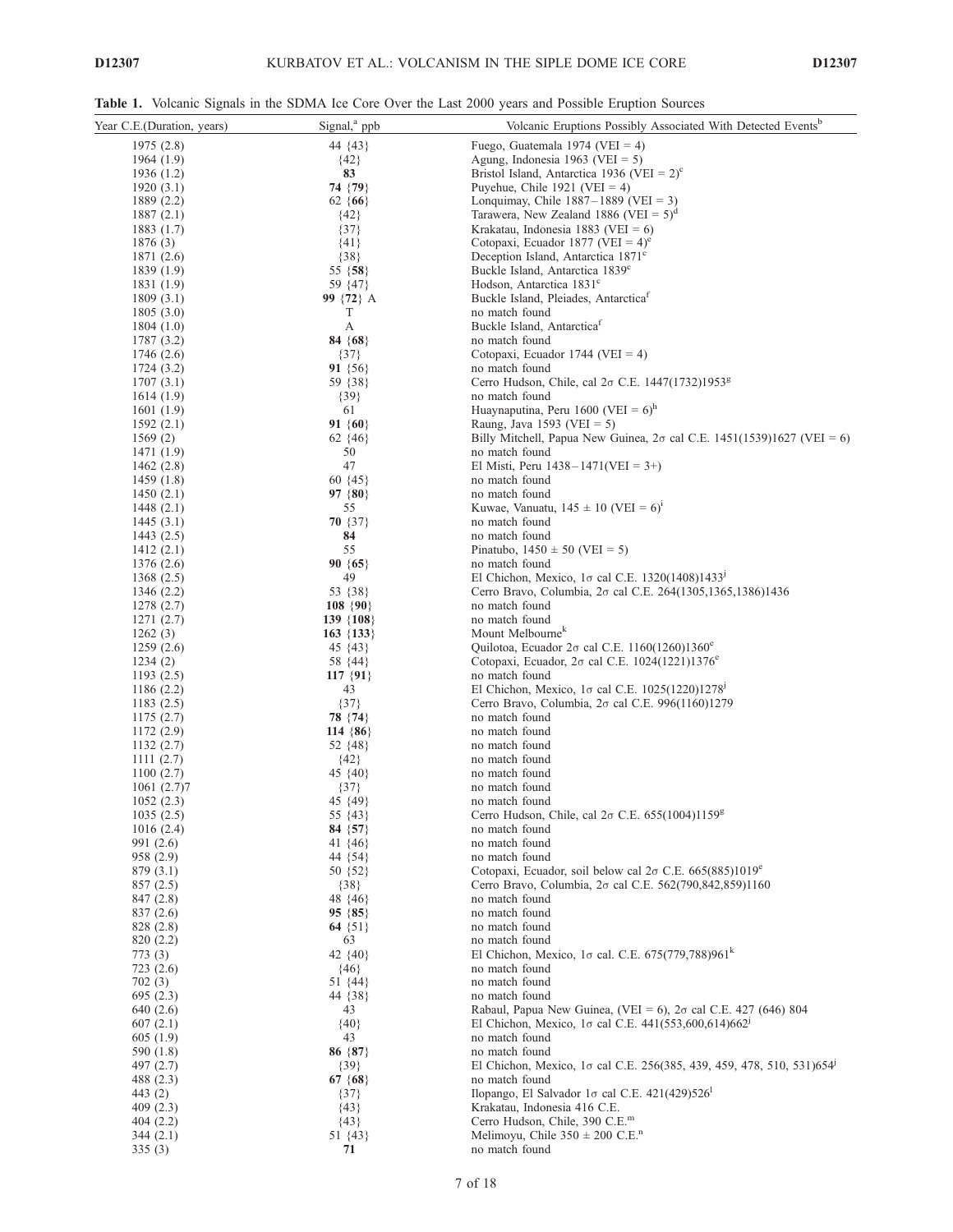| Year C.E. (Duration, years) | Signal, $a$ ppb | Volcanic Eruptions Possibly Associated With Detected Events <sup>b</sup>                     |  |  |  |  |  |  |  |
|-----------------------------|-----------------|----------------------------------------------------------------------------------------------|--|--|--|--|--|--|--|
| 306(2.8)                    | $90 \{60\}$     | no match found                                                                               |  |  |  |  |  |  |  |
| 304(2.3)                    | 125 $\{98\}$ A  | Mount Melbourne                                                                              |  |  |  |  |  |  |  |
| 290(2.2)                    | 80              | no match found                                                                               |  |  |  |  |  |  |  |
| 279(2.3)                    | 45 $\{41\}$     | Cotopaxi, Ecuador, soil below, cal $2\sigma$ C.E. 4(245,310,315)537 <sup>e</sup>             |  |  |  |  |  |  |  |
| 277(2.1)                    | 78 {74}         | no match found                                                                               |  |  |  |  |  |  |  |
| 275(1.7)                    | 54              | no match found                                                                               |  |  |  |  |  |  |  |
| 267(1.6)                    | 61 $\{40\}$     | no match found                                                                               |  |  |  |  |  |  |  |
| 265(2.3)                    | $70 \{68\}$     | no match found                                                                               |  |  |  |  |  |  |  |
| 262(2.6)                    | 54 {47}         | no match found                                                                               |  |  |  |  |  |  |  |
| 259(2.7)                    | 52 $\{44\}$     | no match found                                                                               |  |  |  |  |  |  |  |
| 252(2.6)                    | $113 \{86\}$    | no match found                                                                               |  |  |  |  |  |  |  |
| 239(2.1)                    | ${41}$          | El Chichon, Mexico, charcoal, $1\sigma$ cal C.E. 132(249)394 <sup>1</sup>                    |  |  |  |  |  |  |  |
| 190(2)                      | ${37}$          | Pico De Orizaba, Mexico, $2\sigma$ cal C.E. 67(131)243 <sup>o</sup>                          |  |  |  |  |  |  |  |
| 176(2.2)                    | 59 $\{61\}$     | Taupo, New Zealand 180 C.E. (VEI = $6+$ )                                                    |  |  |  |  |  |  |  |
| 94(2.3)                     | 43              | Cotopaxi, Ecuador, soil below, $2\sigma$ cal B.C.E. 350(cal C.E.128)cal C.E.534 <sup>e</sup> |  |  |  |  |  |  |  |
| 91(2.2)                     | 51 {53}         | no match found                                                                               |  |  |  |  |  |  |  |
| 67(2.8)                     | 43 {41}         | no match found                                                                               |  |  |  |  |  |  |  |
| 21(2)                       | 47 { 38 }       | Tacana, Mexico/Guatemala, 1 $\sigma$ cal B.C.E. 38 (cal C.E. 25–72)cal C.E. 216 <sup>p</sup> |  |  |  |  |  |  |  |

<sup>a</sup>Values larger than 1<sub>0</sub> plus mean of all positive residuals (>41.36) in µg/L obtained by robust spline method are shown without brackets; values above 2 $\sigma$ plus mean of positive residuals (>64.38) are shown in bold. Curly braces are used to show values 1 $\sigma$  plus mean (>36.33) in  $\mu$ g/L of positive EOF3 values; Values above 20 plus mean of positive EOF3 (>55.91) are shown in bold. See text for more information on methodology. T indicates when tephra was found, and A indicates that tephra is from Antarctic sources; see Table 4. <sup>b</sup>

<sup>b</sup>Eruption information for this table is mainly based on the work by Simkin and Siebert [1994, 2002-2005] with some of the additional sources specifically shown. Calendar ages of the historical eruptions sometimes have degree of uncertainty indicated as a range of possible years. Accepted radiocarbon dates for the volcanic eruptions were recalibrated to conventional ages using Calib 4.3 calibration program intercepts method. All possible years are shown within 20 intervals [Stuiver et al., 1998]. The volcanic explosivity index (VEI) that was developed by Newhall and Self [1982] is shown if it was reported.

<sup>c</sup>LeMasurier and Thomson [1990].  $d$ Nairin [1979]. <sup>e</sup>Barberi et al. [1995].  $<sup>I</sup> Dunbar et al. [2003].$ </sup> <sup>g</sup>Naranjo and Stern [1998].  $h_{Adams}$  et al. [2001]. See text for the discussion on how age of this event was estimated. Monzier et al. [1994].  $\mu_{\rm Esp}^{j}$ Espindola et al. [2000].  $^{k}$ Hawley et al. [2003].<br><sup>1</sup>Dull et al. [2001]. mHaberle and Lumley [1998]. <sup>n</sup>Naranjo and Stern [2004]. <sup>o</sup>Hoskuldsson and Robin [1993]. <sup>P</sup>Macias et al. [2000].

melted ice samples using  $0.2 \mu m$  pore size Nuclepore (PC) polycarbonate membrane filters under a dust free laminar flow hood for a quantitative geochemical analysis using an electron microprobe. Tephra is transferred off the filter using a folded piece of double-stick tape and grains are finely polished until exposed on the mount for Cameca SX-100 electron microprobe analysis. Backscattered electron imagery (BSE) is used to select the best, microlite-free glass shards for quantitative analysis resulting in a small number of analyses for some samples. Major element composition is determined for up to 20 glass shards per sample (Table 4). Normalization to 100% weight analytical totals is used because the effort to use the largest possible beam size for each shard can result in a small overlap between the beam and epoxy surrounding the shard, resulting in a low analytical total. An accelerating voltage of 15 kV and a probe current of 10 nA are used with peak count times of 20 s for all elements with the exception of Na (40 s), F (100 s), Cl (40 s), and S (40 s). Background counts are obtained using one half the times used for peak counts. The largest possible electron beam size, that most closely matches to individual particle diameters, is used from preset beam sizes of 25, 20, 15, and 10 microns. Beam sizes smaller than 10 microns are avoided to minimize t tilization of Na [Nielsen and Sigurdsson, 1981] which would result in low detection of Na but artificially elevated values for other elements [Morgan and London, 1996]. In limited cases, an elevated Cl content results from overlapping of the beam onto the epoxy. These anomalous Cl values are removed from the data set and Cl is not used in algorithms for ''geochemical fingerprinting.'' However, for correlation purposes, we consider that a small number of good shard analyses is preferable to a larger number of points, some of which are suspect and decrease the precision of the data. Analytical precision, based on replicate analyses of certified reference material (NBS-610), is listed in Table 4. A number of standards, including feldspar, amphibole, and glass are run as unknowns in each analytical session to monitor calibration accuracy and interrun reproducibility.

[19] Overall, tephra-bearing horizons from SDMA contain small, angular shards. The number of shards per sample ranged widely, from many hundreds, to tens, to a single glass shard per sample. The largest shards averaged around 50 microns in diameter. The average shard size appears to be between 5 and 10 microns and overall the tephra is very well sorted, although no quantitative analysis of grain size was done. Some shards exhibit edges of bubbles and some contain microlites.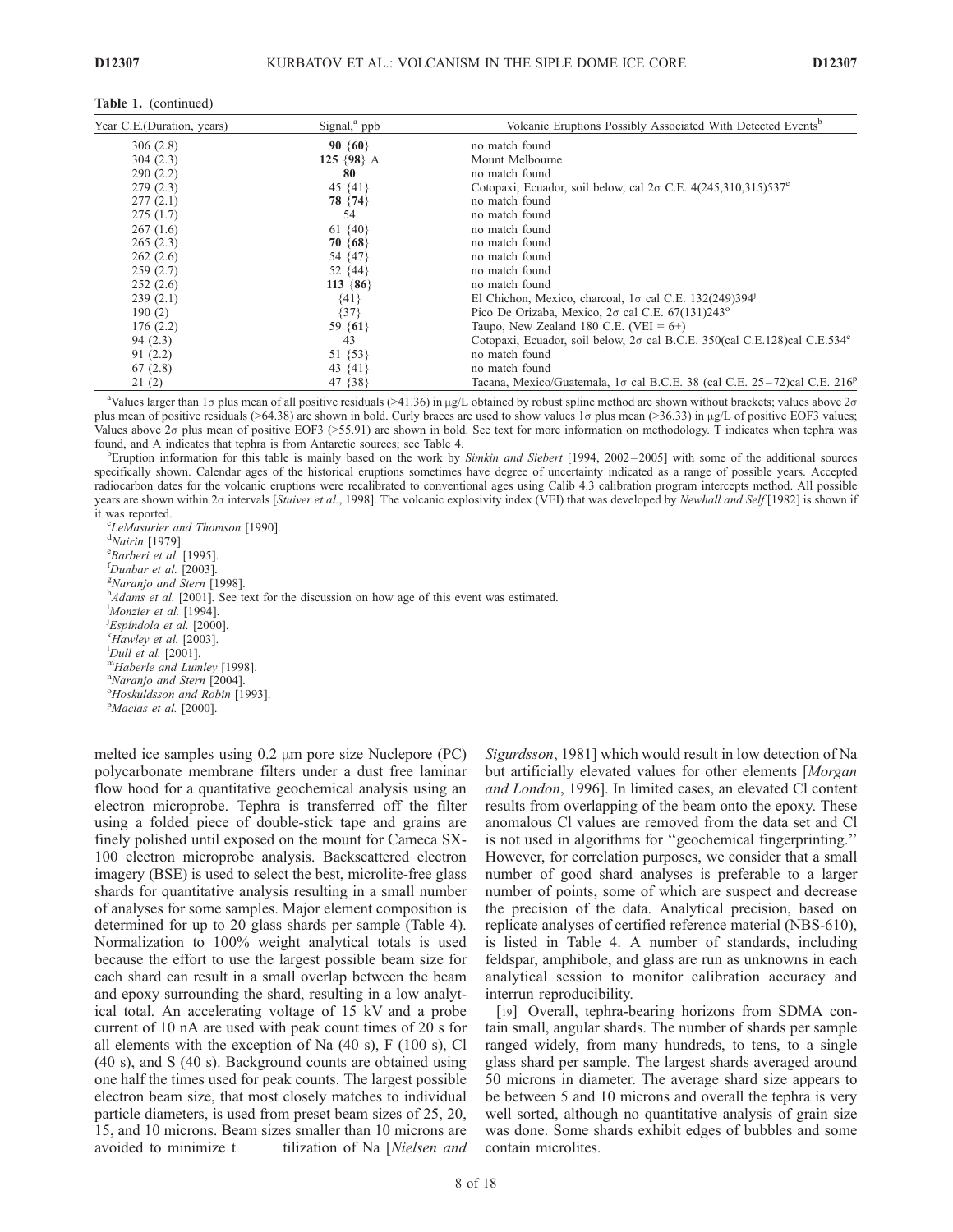Table 2. Volcanic Signals in the SDMA Ice Core Over the 10,000 Years B.C.E. and Possible Eruption Sources

| Period, years B.C. | List of Possible Volcanic Eruptions Indicated by Year <sup>a</sup>                                                                                                   |
|--------------------|----------------------------------------------------------------------------------------------------------------------------------------------------------------------|
| $0 - 2000$         | $28^b$ (2.8) 126 $\{72\}$ , 34 (2.5) 68 $\{41\}$ , 54 (2.8) 75 $\{62\}$ , 71 <sup>c</sup> (2.1) $\{51\}$ , 92 <sup>d</sup> (3) $\{37\}$ , 161 <sup>c</sup> (2.3) 46, |
|                    | 216 (1.5) 60 {60}, 309 (2.1) 87 {77}, 325 (2.4) 270 {203}, 339 (3.2) 44 {37}, 347 (2.5) {39},                                                                        |
|                    | $363^f$ (2.5) 52 {46}, 431 (2.2) 57 {56}, 467 (3) 124 {108}, 636 <sup>g</sup> (3.9) 43 {42}, 661 (3.2) 53 {42},                                                      |
|                    | 722 (3.9) 50 {38}, 791 <sup>h</sup> (2.9) 50 {44}, 821 (3) 42 {45}, 891 (3.5) 51 {55}, 980 <sup>i</sup> (3) 44 {43},                                                 |
|                    | 1025 (3.4) {40}, 1031 (2.7) {41}, 1054 (2.8) 106 {86}, 1094 (3) 52 {53}, 1133 (3.1) 44 {40},                                                                         |
|                    | $1147^{\text{j}}$ (3.7) 52 {40}, 1334 (2.5) T, 1448 (4.3) 65 {53}, 1466 <sup>k</sup> (2.8) 44, 1760 (3.6) 44, 1779 (3.6)                                             |
|                    | 115 $\{65\}$ , 1783 <sup>1</sup> (4.3) A, 1805 <sup>m</sup> (3.6) T, 1815 (2.9) T                                                                                    |
| $2001 - 4000$      | $2022n$ (3.8) 71 {54}, $2067o$ (3.0) A, $2080p$ (1.3) 58 {43}, $2242$ (2.7) 48 {43}, $2387$ (4.2) {38},                                                              |
|                    | $2622q$ (4.4) 58 {44}, 2818 (2.8) 191 {147}, 2922 (3.4) {37}, 3230 (3.3) 42, 3782 (4.1) 102 {80}                                                                     |
| $4001 - 6000$      | 4038 (6.5) {241}, 4190 (4.6) 124 {83}, 4368 (3.8) 47, 4443 (5.5) 86 {51}, 4454 (5.7) 159 {117},                                                                      |
|                    | 4456 (2.2) 67 {36}, 4594 (4.5) 47, 4877 (4.6) 56, 5100 (8.4) 102 {76}, 5412 (7.5) 54,                                                                                |
|                    | 5601 <sup>r</sup> (4.9) 63 {52}, 5607 (6) <b>82</b> { <b>62</b> }, 5881 (5) <b>280</b> { <b>205</b> }, 5928 (3.8) 46 {38}, 5970 (6.9) <b>81</b> {51}                 |
| $6001 - 8000$      | $6217s$ (14) A, $6231t$ (12) A, $6869u$ (7.3) 64 {41}, 7364 (4.6) 84 {52}, 7385 <sup>v</sup> (4.8) 54, 7405 <sup>w</sup> (6.1) T,                                    |
|                    | $7756x$ (1.2) A, $7768x$ (15) A                                                                                                                                      |
| $8001 - 10,000$    | $8283^{\gamma}$ (4.2) 60 {46}, $8495^{\gamma}$ (5.1) 62 {49}, 8606 (6.1) 58 {47}, 9193 (6.1) 72 {57}, 9216 (3.0) <sup>aa</sup> T,                                    |
|                    | 9346° (3.7) A, 9382 (5.8) 160 {117}, 9574 (5.4) 52, 9584 (6) 56                                                                                                      |

a Calendar ages of the source eruptions sometimes have degree of uncertainty indicated as a range of possible years. Radiocarbon dates for the volcanic eruptions reported in the literature were recalibrated to conventional ages using Calib 4.2 calibration program intercepts method. All possible years are shown within  $2\sigma$  intervals [Stuiver et al., 1998].

<sup>b</sup>Each volcanic event is separated by a comma. The first number represents earliest year B.C.E. for the event in the ice core, the next number in parenthesis is a duration of the sampled interval, the next two numbers, if available, are the signal magnitude in ppb determined by robust spline and EOF (inside of the curly braces) methods, respectively. Values above  $2\sigma$  plus mean for positive residuals and EOF3 time series are shown in bold. See text for more information on methodology.

Cotopaxi, Ecuador, Layer 17, soil below 20 cal B.C.E. 352(cal B.C.E. 46) cal C.E.126, Barberi et al. [1995].

<sup>d</sup>El Chichon, Mexico, Layer H, 2 $\sigma$  cal B.C.E. 191 (36, 5) cal C.E.112, *Espindola et al.* [2000].

 $R$ aoul Island, New Zealand, 2 $\sigma$  cal B.C.E. 393(199, 186, 184) cal C.E. 1 (VEI = 6), Simkin and Siebert [1994, 2002-2005].

 ${}^{\text{f}}$ Atacazo, Ecuador, 2σ cal B.C.E. 764(403)212, Simkin and Siebert [1994, 2002-2005].

<sup>g</sup>El Chichon, Mexico, Layer I, 10 cal B.C.E. 766(753, 699, 533)412, Espindola et al. [2000].

<sup>h</sup>Cerro Hudson, Chile cal B.C.E. 810(790)770, Haberle and Lumley [1998].

<sup>i</sup>Sollipulli, Chile, cal B.C.E. 920  $\pm$  90, Gilbert et al. [1996].

<sup>j</sup>El Chichon, Mexico, Layer J, 1<sub>0</sub> cal B.C.E. 1415(1300, 1276, 1269)1124, *Espindola et al.* [2000].

<sup>k</sup>Aguilera, Chile, < cal B.C.E. 1646  $\pm$  230, Kilian et al. [2003].

Mount Takahe, Antarctica.

mMount Burney, Chile, cal B.C.E.  $2304 \pm 120$ , Kilian et al. [2003].

<sup>n</sup>Cerro Hudson, Chile (VEI = 6), cal B.C.E.1935[1890]1870, *Haberle and Lumley* [1998].

<sup>o</sup>The tephra is geochemically similar to BIt-302 tephra, Mount Berlin, Antarctica [Wilch et al., 1999].

PEl Chichon, Mexico, Layer K, 1 $\sigma$  cal B.C.E. 2171[2033]1932, *Espindola et al.* [2000].

<sup>q</sup>Pico De Orizaba, Mexico, Avalos Layer, soil below cal  $2\sigma$  B.C.E. 2902(2615, 2615, 2578)2210, *Dull et al.* [2001].

<sup>r</sup>Cerro Hudson, Chile, cal B.C.E. 5580, Naranjo and Stern [1998]; cal B.C.E. 5590, Haberle and Lumley [1998]; cal B.C.E. 5757  $\pm$  185  $-$  5845  $\pm$  131, Kilian et al. [2003].

Mount Takahe, Antarctica.

t Mount Takahe, Antarctica (two 1 – 5 mm visible ash layers 21 cm apart).

<sup>u</sup>Mount Burney, Chile, tephra between two radiocarbon samples cal B.C.E. 7059  $\pm$  17 and 7225  $\pm$  111, Kilian et al. [2003].

<sup>V</sup>Mount Burney, Chile, tephra older cal B.C.E. 7225  $\pm$  111, *Kilian et al.* [2003]. <sup>w</sup>South America?

x Mount Berlin, Antarctica.

<sup>y</sup>Yanteles, Cerro, cal B.C.E. 8350  $\pm$  300, *Naranjo and Stern* [2004].

<sup>2</sup>Chaiten, Cerro, cal B.C.E. 8550  $\pm$  200, *Naranjo and Stern* [2004].<br><sup>aa</sup>Cerro Hudson, Chile, 1<sub>0</sub> cal B.C.E. 10960[9110]9010, *Haberle and Lumley* [1998].

[20] Tephra compositions range from basanitic to trachytic to rhyolithic. Several samples exhibit a wide compositional range of as much as 10 wt  $\%$  SiO<sub>2</sub>. However, elements within these samples covary suggesting that the shards represent a coherent population (Table 4, SDMA-9008) that represents a distinct eruptive event rather than being a group of unrelated shards. In other cases individual shards, or several unrelated glass shards are observed in a sample (Table 4, SDMA-2433a and SDMA-2433b), so interpretation of the sources of these shards is less clear. These shards may represent large distant eruptions, small volume local events, or may simply be windblown material. The latter interpretation is suggested by the presence of a number of other particles including feldspar, quartz, mica, and clay minerals in these samples. Tephra is also found below 624 m in the SDMA ice core (A. Gow and D. Meese, personal communication, 2003) in addition to volcanic horizons

detected by a borehole data logger method [Bay et al., 2004].

#### 2.3. Correlation of the Detected Volcanic Signals With Source Eruptions

[21] Despite the fact that the quantitative major element composition of tephra particles in Antarctic ice cores have been reported in a number of studies only a limited number of these reports have successfully identified the source of the volcanic eruptions with a confidence level compatible to traditional studies on terrestrial tephra layers. It is common for tephra samples from ice cores to have only a few glass shards with grain sizes in a range of several microns. This limits possible analytical methods for determination of major element composition because even the most advanced microprobe instruments produce measurements that are close to the instruments detection limits. Another aspect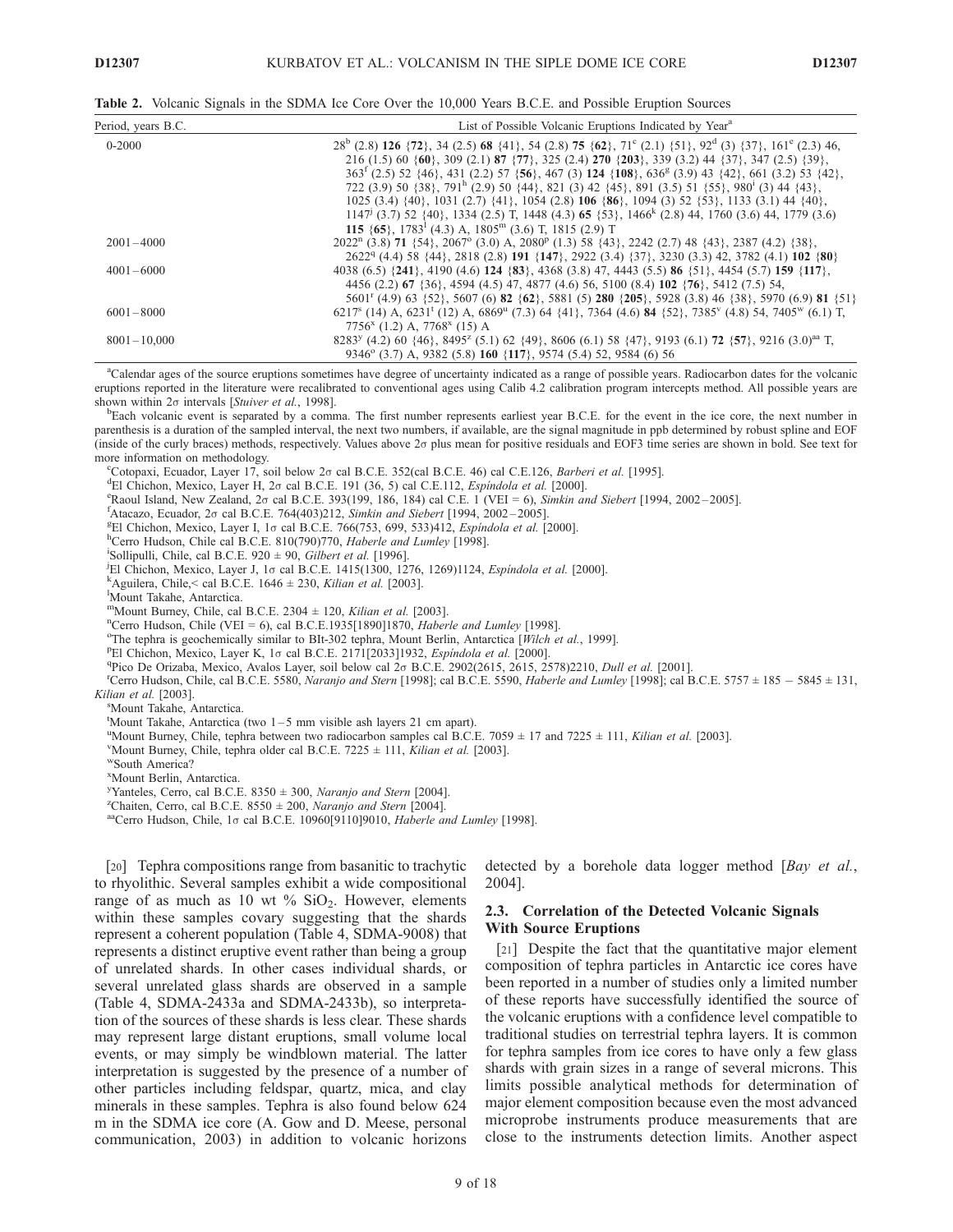| <b>Species</b>     |      |                  | Eigenvector Components |         |       |                  |       |       |       |
|--------------------|------|------------------|------------------------|---------|-------|------------------|-------|-------|-------|
|                    | EOF1 | EOF <sub>2</sub> | EOF3                   | EOF4    | EOF1  | EOF <sub>2</sub> | EOF3  | EOF4  | Sum   |
| $Ca^{2+}$          | 0.96 | $-0.10$          | $-0.18$                | $-0.13$ | 91.99 | 0.99             | 3.22  | 1.60  | 97.80 |
| $K^+$              | 0.33 | 0.89             | 0.19                   | $-0.23$ | 11.15 | 79.94            | 3.48  | 5.38  | 99.95 |
| $Mg^{2+}$          | 0.93 | $-0.17$          | $-0.20$                | $-0.09$ | 87.26 | 2.89             | 3.85  | 0.88  | 94.87 |
| Na                 | 0.78 | 0.35             | $-0.12$                | 0.50    | 61.51 | 12.43            | 1.44  | 24.57 | 99.94 |
| $Cl^{-}$           | 0.95 | $-0.15$          | $-0.08$                | $-0.16$ | 89.25 | 2.19             | 0.59  | 2.54  | 94.57 |
| $SO_4^{2-}$        | 0.67 | $-0.27$          | 0.69 <sup>b</sup>      | 0.07    | 44.57 | 7.37             | 47.47 | 0.52  | 99.92 |
| Total <sup>a</sup> |      |                  |                        |         | 64.3  | 17.6             | 10.0  | 5.9   | 99.95 |

Table 3. Joint Empirical Orthogonal Function Analysis

<sup>a</sup>Values are percent of total variance explained.

bPartitioned by EOF sulfate selected for the study.

of the problem is the sparse record of Antarctic volcanism which provides only a limited number of possible eruptions for correlation with known historical eruptions. Nevertheless, a unique overwhelmingly alkaline [LeMasurier and Thomson, 1990] composition of Antarctic tephra helps largely in identification of Antarctic volcanic provinces.

[22] Volcanic eruptions with volcanic explosivity index (VEI) [Newhall and Self, 1982] greater than four [Halmer et al., 2002] from tropical and subtropical regions are considered as possible sources of the globally transported volcanic aerosols potentially detectable in the SDMA ice core. Although VEI does not necessarily relate to sulfur output of the resulting signal, eruptions that are big enough to warrant a VEI  $\geq$  4 are most likely to produce a signal detected in an ice core. The Smithsonian Institute reports [Simkin and Siebert, 2002–2005] that South America has 122 stratovolcanoes and matches Japan with the number of most documented volcanic eruptions with  $VEI > 4$ . Unfortunately, the historical record starts only from the eruption of El Misti volcano sometime between 1438 and 1471 C.E. Without a doubt South America can be a major source for many sulfate signals in the SDMA ice core. In a search for possible source eruptions we also compared volcanic records developed from Greenland [Zielinski et al., 1994, 1996b, 1997b; Clausen et al., 1997; Mosley-Thompson et al., 2003] and other Antarctic [Langway et al., 1995; Cole-Dai et al., 1997; Palmer et al., 2001; Basile et al., 2001; Stenni et al., 2002; Dunbar et al., 2003; Castellano et al., 2004, 2005] ice cores as well as with a volcanic histories of south polar regions [LeMasurier and Thomson, 1990; Smellie, 1999].

[23] Because the dating error of sulfate signals in the SDMA ice core increases with age a confidence level for established correlations with source eruptions for each reported source eruptions is hard to estimate. It is certainly higher for signals linked to the possible source volcanic centers by tephra fingerprinting compared to eruption events correlated solely by sulfate signals found in the SDMA ice core.

#### 3. Results

[24] A chronology of volcanism from the SDMA ice core for the last 12,000 years is combined from glaciochemical and tephra records (Tables 1, 2, and 4). Through our study we find that most tephra particles analyzed from the upper 600 m of the SDMA ice core are chemically consistent with a derivation from Antarctic volcanoes when compared with published source compositions [Wilch et al., 1999; Smellie, 1999; LeMasurier and son, 1990]. We were able to

link SDMA tephra (Table 4) with sources from the Balenny Island, Pleiades, Mount Takahe (Figure 5a), and Mount Berlin volcanic centers (Figure 5b). In addition to Antarctic sources, several tephra layers in the SDMA ice core have compositions similar to South American volcanoes. Several sulfate signals in the SDMA ice core coincide with prehistoric eruptions of El Chichón, Mexico [*Espindola et al.*, 2000]; Cerro Bravo, Columbia; Cotopaxi, Ecuador [Simkin and Siebert, 2002-2005]; and Cerro Hudson, Chile [Naranjo and Stern, 1998] volcanoes in addition to several global volcanic events from the low latitudes. Furthermore, only a few signals could be potentially linked with eruptions from New Zealand.We now discuss the most significant findings in the developed volcanological record for every 2 kyr interval chronologically over the last 12 kyr.

#### 3.1. Time Interval 1-1975 C.E.

[25] Ninety-one events are detected in the SDMA ice core in this interval. From four tephra layers at 1809, 1805, 1804, and 304 C.E. (Tables 1 and 4), three layers are geochemically similar to volcanic rocks of Buckle Island and Mount Melbourne volcanic province, Antarctica. These 1809 C.E. and 304 C.E. Antarctic eruptions are also associated with large increases in sulfate levels in corresponding ice chemistry samples (Table 1). Finding tephra particles associated with recent Antarctic eruptions is not that surprising because sporadic evidence of Antarctic volcanism were observed during brief visits in earlier days of the Antarctic continent exploration [LeMasurier and Thomson, 1990]. Two basanitic tephra layers found at shallow depths of 33.61 and 34.60 m, in the SDMA ice core were already reported by Dunbar et al. [2003]. New refined ages of 1811 C.E. and 1804 C.E. respectively, for these tephra samples are based on the latest SDMA timescale [Taylor et al., 2004]. The source volcanic centers for these tephra layers could be the Dry Valleys/Royal Society Range area where many basanitic vents are located. Alternatively, a sub-Antarctic volcanic area, such as Balleny Islands, that has produced basanitic material and has erupted recently [Wright and Kyle, 1990] could be provide potential tephra sources as well. Geochemically, no very satisfactory matches can be found for the mafic tephra found at 33.61, 34.45 and 34.6 meters in the SDMA ice core. The compositional match of the tephra with rock sampled at Balleny Islands is poor  $(D = 221$  and 171), but analyses are of whole rock lava samples rather than the glassy component of pyroclastic material. Consequently, a good match would not necessarily be expected.

[26] We missed the Tambora event in the SDMA ice core due to heavily fractured ice but ITASE cores 01-5, 01-1, 00-4,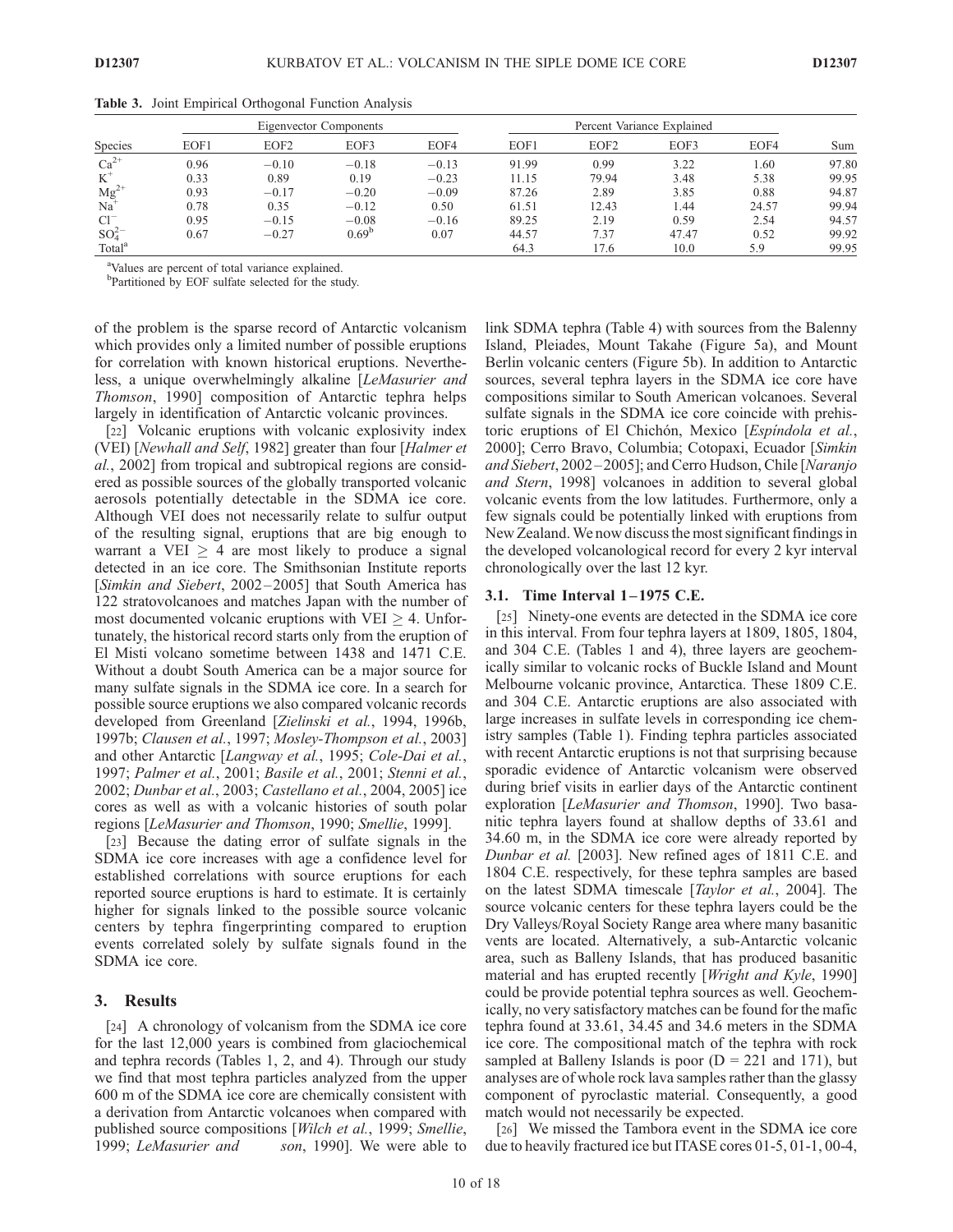Table 4. Average Major Element Composition of Tephra From the SDMA Ice Core<sup>a</sup>

| Sample            | Depth              | Age C.E.           | $N^b$                        | $P_2O_5$             | SiO <sub>2</sub> | SO <sub>2</sub>  | TiO <sub>2</sub> | $Al_2O_3$      | MgO                    | CaO          | MnO          | FeO            | Na <sub>2</sub> O | $K_2O$         | F                              | C1                                                   |
|-------------------|--------------------|--------------------|------------------------------|----------------------|------------------|------------------|------------------|----------------|------------------------|--------------|--------------|----------------|-------------------|----------------|--------------------------------|------------------------------------------------------|
| 165               | 33.61              | 1811               | $\overline{4}$               | 0.63                 | 44.33            | 0.11             | 3.92             | 15.15          | 5.83                   | 12.83        | 0.22         | 11.8           | 3.51              | 1.37           | 0.17                           | 0.12                                                 |
| SD <sup>c</sup>   |                    |                    |                              | 0.04                 | 0.48             | 0.02             | 0.17             | 0.26           | 0.45                   | 0.31         | 0.02         | 0.53           | 0.38              | 0.11           | 0.29                           | 0.05                                                 |
| 166               | 33.75              | 1810               | 8                            | 0.07                 | 63.4             | 0.05             | 0.4              | 16.77          | 0.14                   | 1.21         | 0.27         | 6.3            | 5.99              | 4.91           | 0.17                           | 0.32                                                 |
| ${\rm SD}$        |                    |                    |                              | 0.02                 | 0.51             | 0.02             | 0.08             | 0.27           | 0.04                   | 0.05         | 0.03         | 0.55           | 1.25              | 0.64           | 0.11                           | 0.1                                                  |
| 171               | 34.45              | 1805               | $\mathbf{1}$                 | 1.02                 | 43.22            | 0.17             | 4.91             | 14.7           | 4.84                   | 10.93        | 0.28         | 13.35          | 4.59              | 1.61           | 0.23                           | 0.15                                                 |
| 171               | 34.45              | 1805<br>1805       | $\mathbf{1}$<br>$\mathbf{1}$ | 0.67                 | 46.01            | 0.09             | 3.47             | 16.07          | 5.55                   | 11.38        | 0.21         | 11.54          | 3.49              | 1.4<br>5.26    | $\overline{0}$<br>$\mathbf{0}$ | 0.12<br>0.29                                         |
| 171<br>172        | 34.45<br>34.6      | 1804               | 9                            | 0.13<br>0.78         | 60.26<br>42.74   | 0.1<br>0.13      | 0.52<br>4.64     | 15.68<br>14.81 | 0.22<br>6.02           | 1.28<br>11.7 | 0.33<br>0.2  | 7.63<br>13.13  | 8.3<br>4.03       | 1.57           | 0.16                           | 0.08                                                 |
| ${\rm SD}$        |                    |                    |                              | 0.08                 | 1.18             | 0.02             | 0.52             | 0.87           | 1.09                   | 0.67         | 0.03         | 0.93           | 0.64              | 0.23           | 0.12                           | 0.01                                                 |
| 657c              | 182.76             | 304                | $\mathbf{1}$                 | 0.78                 | 54.38            | 0.18             | 2.08             | 14.78          | 2.4                    | 6.2          | 0.25         | 11.95          | 3.71              | 2.94           | 0.36                           | $\overline{\phantom{a}}$                             |
| 657c              | 182.76             | 304                | $\mathbf{1}$                 | 0.76                 | 55.3             | 0.25             | 2.12             | 14.75          | 2.14                   | 5.89         | 0.29         | 11.65          | 3.8               | 2.91           | 0.14                           | $\overline{\phantom{a}}$                             |
| 657c              | 182.76             | 304                | $\mathbf{1}$                 | 0.69                 | 55.95            | 0.17             | 1.97             | 15.96          | 1.67                   | 5.06         | 0.17         | 10.76          | 5.15              | 2.29           | 0.16                           | $\overline{\phantom{a}}$                             |
| 657c              | 182.76             | 304                | $\mathbf{1}$                 | 0.64                 | 56.2             | 0.29             | 2.09             | 14.08          | 2.09                   | 5.73         | 0.37         | 11.73          | 3.52              | 3.04           | 0.25                           | $\overline{\phantom{a}}$                             |
| 657c              | 182.76             | 304                | $\mathbf{1}$                 | 0.49                 | 59.9             | 0.11             | 1.36             | 15.82          | 1.44                   | 4.09         | 0.21         | 8.53           | 4.16              | 3.55           | 0.35                           | $\overline{\phantom{a}}$                             |
| 657c              | 182.76             | 304                | $\mathbf{1}$                 | 0.95                 | 60.89            | 0.67             | 2.33             | 12.97          | 0.71                   | 5.05         | 0.25         | 8.94           | 3.57              | 3.49           | 0.2                            | $\overline{\phantom{a}}$                             |
| 657c              | 182.76             | 304                | $\mathbf{1}$                 | 0.33                 | 63.14            | 0.3              | 0.9              | 15.38          | 0.59                   | 3.28         | 0.26         | 7.97           | 3.85              | 3.72           | 0.28                           | $\overline{\phantom{a}}$                             |
| 657c<br>657c      | 182.76<br>182.76   | 304<br>304         | $\mathbf{1}$<br>$\mathbf{1}$ | 0.21<br>0.06         | 63.38<br>68.06   | 0.09<br>0.28     | 0.7<br>0.28      | 15.5<br>14.72  | 0.46<br>0.02           | 3.02<br>2.72 | 0.22<br>0.04 | 8.09<br>4.38   | 4.15<br>4.11      | 4.01<br>5.22   | 0.16<br>0.13                   | $\overline{\phantom{a}}$<br>$\overline{\phantom{a}}$ |
| 2433a             | 298.528            | $-1334$            | 2                            | 0.12                 | 63.85            | 0.1              | 0.43             | 19.8           | 4.4                    | 2.35         | 0.01         | 5.37           | 0.4               | 2.96           | 0.2                            | $\overline{\phantom{a}}$                             |
| <b>SD</b>         |                    |                    |                              | 0.06                 | 0.48             | 0.03             | 0.05             | 0.59           | 0.02                   | 0.04         | 0.01         | 0.28           | 0.05              | 0.1            | 0.29                           |                                                      |
| 2433b             | 298.528            | $-1334$            | 8                            | 0.06                 | 77.1             | 0.04             | 0.08             | 12.46          | 0.26                   | 0.65         | 0.05         | 1.23           | 2.05              | 5.91           | 0.09                           | $\overline{\phantom{a}}$                             |
| <b>SD</b>         |                    |                    |                              | 0.07                 | 1.04             | 0.03             | 0.05             | 0.81           | 0.34                   | 0.22         | 0.02         | 0.27           | 0.36              | 0.88           | 0.23                           |                                                      |
| 2565              | 323.928            | $-1783$            | 6                            | 0.23                 | 61.61            | 0.42             | 0.84             | 14.56          | 0.38                   | 2.06         | 0.31         | 8.25           | 6.06              | 5.15           | 0.15                           | $\overline{\phantom{a}}$                             |
| SD.               |                    |                    |                              | 0.13                 | 0.67             | 0.21             | 0.05             | 0.31           | 0.05                   | 0.35         | 0.06         | 0.27           | 0.26              | 0.14           | 0.09                           |                                                      |
| 2571              | 325.12             | $-1805$            | $\mathbf{1}$                 | 0.13                 | 67.88            | 0.59             | 0.65             | 14.46          | 1.54                   | 3.7          | 0.16         | 5.34           | 4.55              | 1.01           | $\overline{0}$                 |                                                      |
| 2571              | 325.12             | $-1805$            | $\mathbf{1}$                 | 0.19                 | 67.98            | 0.18             | 0.66             | 14.8           | 1.42                   | 4.3          | 0.14         | 5.99           | 3.25              | 1.05           | 0.04                           | $\overline{\phantom{a}}$                             |
| 2571              | 325.12             | $-1805$            | $\mathbf{1}$                 | 0.21                 | 68.18            | 0.15             | 0.67             | 14.85          | 1.39                   | 4.15         | 0.2          | 5.44           | 3.6               | 1.12           | 0.04                           | $\overline{\phantom{a}}$                             |
| 2571              | 325.12             | $-1805$<br>$-1805$ | 1                            | 0.1                  | 68.42            | 0.62             | 0.59             | 14.58          | 1.24                   | 3.68         | 0.09         | 5.26           | 4.29              | 1.13           | $\overline{0}$                 | $\overline{\phantom{a}}$                             |
| 2571<br>2571      | 325.12<br>325.12   | $-1805$            | $\mathbf{1}$<br>$\mathbf{1}$ | 0.14<br>0.09         | 68.84<br>69.87   | 0.42<br>0.6      | 0.41<br>0.56     | 14.27<br>14.71 | 1.02<br>1.04           | 3.21<br>3.31 | 0.16<br>0.24 | 5.18<br>4.58   | 3.87<br>3.73      | 1.18<br>1.29   | 1.3<br>$\boldsymbol{0}$        | $\overline{\phantom{a}}$<br>$\overline{\phantom{a}}$ |
| 2571              | 325.12             | $-1805$            | $\mathbf{1}$                 | 0.08                 | 71.16            | 0.17             | 0.46             | 16.02          | 0.76                   | 3.01         | 0.18         | 5.17           | 1.3               | 1.68           | $\overline{0}$                 | $\overline{\phantom{a}}$                             |
| 2571              | 325.12             | $-1805$            | $\mathbf{1}$                 | 0.09                 | 71.69            | 0.05             | 0.38             | 14.35          | 0.66                   | 2.52         | 0.17         | 4.18           | 3.73              | 1.5            | 0.68                           | $\overline{\phantom{a}}$                             |
| 2571              | 325.12             | $-1805$            | $\mathbf{1}$                 | 0.09                 | 72.35            | 1.48             | 0.32             | 13.4           | 0.4                    | 2.44         | 0.17         | 3.58           | 3.53              | 1.38           | 0.86                           | $\overline{\phantom{a}}$                             |
| 2571              | 325.12             | $-1805$            | $\mathbf{1}$                 | 0.11                 | 72.4             | 1.27             | 0.33             | 13.58          | 0.37                   | 2.2          | 0.09         | 3.54           | 4.69              | 1.42           | $\overline{0}$                 | $\overline{\phantom{a}}$                             |
| 2571              | 325.12             | $-1805$            | 1                            | 0.24                 | 72.6             | 1.44             | 0.24             | 13.89          | 0.41                   | 2.54         | 0.19         | 3.45           | 3.81              | 1.19           | $\overline{0}$                 | $\overline{\phantom{a}}$                             |
| 2571              | 325.12             | $-1805$            | $\mathbf{1}$                 | 0.02                 | 72.61            | 0.87             | 0.34             | 13.51          | 0.38                   | 2.73         | 0.14         | 3.93           | 3.94              | 1.26           | 0.26                           | $\blacksquare$                                       |
| 2571              | 325.12             | $-1805$            | $\mathbf{1}$                 | 0.03                 | 73.3             | 0.02             | 0.39             | 14.27          | 0.42                   | 2.5          | 0.19         | 3.74           | 3.79              | 1.36           | $\overline{0}$                 | $\overline{\phantom{a}}$                             |
| 2574              | 325.717            | $-1815$            | 9                            | 0.03                 | 76.4             | 0.03             | 0.12             | 12.82          | 0.33                   | 0.64         | 0.07         | 1.28           | 1.99              | 6.22           | 0.08                           | $\overline{\phantom{a}}$                             |
| SD.               |                    |                    |                              | 0.03                 | 1.1              | 0.01             | 0.05             | 0.55<br>14.79  | 0.24                   | 0.29         | 0.04         | 0.24           | 0.46              | 0.93           | 0.1                            |                                                      |
| 2648<br><b>SD</b> | 340.129            | $-2067$            | 12                           | 1.87<br>0.24         | 45.79<br>0.95    | 0.3<br>0.06      | 3.69<br>0.27     | 0.37           | 5.14<br>0.4            | 8.94<br>0.45 | 0.25<br>0.03 | 13.7<br>0.56   | 4.27<br>0.2       | 1.13<br>0.09   | 0.14<br>0.11                   | $\overline{\phantom{a}}$                             |
| 9002c             | 503.584            | $-6217$            | 15                           | 0.18                 | 61.55            | 0.14             | 0.87             | 14.86          | 0.41                   | 1.8          | 0.33         | 8.63           | 6.07              | 4.99           | 0.17                           | $\overline{\phantom{a}}$                             |
| std               |                    |                    |                              | 0.04                 | 0.51             | 0.02             | 0.07             | 0.21           | 0.04                   | 0.12         | 0.03         | 0.41           | 0.6               | 0.15           | 0.08                           |                                                      |
| 9006              | 503.874            | $-6231$            | 16                           | 0.17                 | 60.93            | 0.14             | 0.89             | 14.76          | 0.38                   | 1.77         | 0.34         | 8.93           | 6.5               | 4.99           | 0.19                           | $\overline{\phantom{a}}$                             |
| <b>SD</b>         |                    |                    |                              | 0.05                 | 0.42             | 0.03             | 0.04             | 0.22           | 0.03                   | 0.09         | 0.04         | 0.47           | 0.41              | 0.24           | 0.1                            |                                                      |
| 9007              | 539.012            | $-7405$            | 1                            | 0.02                 | 64.71            | 0.06             | 0.34             | 16.48          | 0.3                    | 1.63         | 0.11         | 5.58           | 4.94              | 5.51           | 0.32                           | $\overline{\phantom{a}}$                             |
| 9007              | 539.012            | $-7405$            | $\mathbf{1}$                 | 0.07                 | 65.13            | 0.03             | 0.33             | 16.69          | 0.14                   | 1.63         | 0.17         | 5.4            | 5                 | 5.13           | 0.28                           | $\overline{\phantom{a}}$                             |
| 9007              | 539.012            | $-7405$            | $\mathbf{1}$                 | 0.08                 | 66.56            | 0.06             | 0.23             | 16.16          | 0.17                   | 1.47         | 0.07         | 5.36           | 5.26              | 4.46           | 0.12                           | $\overline{\phantom{a}}$                             |
| 9007              | 539.012            | $-7405$            | 1                            | 0.03                 | 72.45            | 0.03             | 0.15             | 13.51          | 0.05                   | 0.51         | 0.14         | 3.49           | 4.94              | 4.02           | 0.66                           |                                                      |
| 9007              | 539.012            | $-7405$            | $\mathbf{1}$                 | $\boldsymbol{0}$     | 74.32            | 0.07             | 0.13             | 12.4           | 0.03                   | 0.24         | 0.07         | 3.09           | 4.74              | 4.16           | 0.75                           |                                                      |
| 9007<br>9007      | 539.012<br>539.012 | $-7405$<br>$-7405$ | $\mathbf{1}$<br>$\mathbf{1}$ | $\mathbf{0}$<br>0.02 | 73.98<br>74.08   | 0.09<br>0.07     | 0.11<br>0.14     | 12<br>13.01    | 0.25<br>$\overline{0}$ | 0.31<br>0.24 | 0.11<br>0.12 | 3.56<br>3.04   | 4.56<br>4.72      | 4.26<br>4.03   | 0.76<br>0.52                   | $\overline{\phantom{a}}$                             |
| 9007              | 539.012            | $-7405$            | $\mathbf{1}$                 | $\boldsymbol{0}$     | 74.66            | 0.07             | 0.14             | 12.3           | 0.01                   | 0.2          | 0.1          | 2.98           | 4.73              | $\overline{4}$ | 0.82                           | $\overline{\phantom{a}}$<br>$\overline{\phantom{a}}$ |
| 9007              | 539.012            | $-7405$            | $\mathbf{1}$                 | 0.01                 | 74.9             | 0.04             | 0.12             | 12.36          | 0.02                   | 0.18         | 0.1          | 3.03           | 4.58              | 3.98           | 0.69                           | $\overline{\phantom{a}}$                             |
| 9007              | 539.012            | $-7405$            | $\mathbf{1}$                 | $\mathbf{0}$         | 75.55            | 0.01             | 0.16             | 12.35          | 0.02                   | 0.22         | 0.05         | 3.18           | 3.81              | 4.15           | 0.49                           | $\overline{\phantom{a}}$                             |
| 9007              | 539.012            | $-7405$            | $\mathbf{1}$                 | 0.02                 | 75.55            | 0.05             | 0.15             | 12.17          | $\mathbf{0}$           | 0.21         | 0.07         | 3              | 4.06              | 4.09           | 0.63                           | $\overline{\phantom{a}}$                             |
| 8004              | 550.02             | $-7756$            | 20                           | 0.1                  | 62.56            | 0.12             | 0.48             | 14.27          | 0.04                   | 1.54         | 0.34         | 9.1            | 6.4               | 4.84           | 0.16                           | $\overline{\phantom{a}}$                             |
| <b>SD</b>         |                    |                    |                              | 0.05                 | 1.03             | 0.03             | 0.07             | 0.66           | 0.04                   | 0.49         | 0.04         | 0.51           | 0.96              | 0.19           | 0.15                           |                                                      |
| 4838              | 550.367            | $-7768$            | 9                            | 0.1                  | 62.54            | 0.18             | 0.56             | 14.74          | 0.1                    | 1.86         | 0.32         | 9.07           | 5.83              | 4.67           | 0.05                           |                                                      |
| SD                |                    |                    |                              | 0.05                 | 1.29             | 0.06             | 0.13             | 0.55           | 0.05                   | 0.18         | 0.04         | 0.98           | 1                 | 0.38           | 0.06                           |                                                      |
| 9008              | 596.952            | $-9216$            | -1                           | 0.23                 | 55.31            | 0.02             | 1.15             | 12.99          | 3.18                   | 7.37         | 0.29         | 14.06          | 4.65              | 0.65           | 0.1                            |                                                      |
| 9008              | 596.952            | $-9216$            | $\mathbf{1}$                 | 0.18                 | 55.69            | $\overline{0}$   | 1.05             | 15.14          | 2.6                    | 8.94         | 0.29         | 12.96          | 2.59              | 0.49           | 0.07                           | $\overline{\phantom{a}}$                             |
| 9008<br>9008      | 596.952<br>596.952 | $-9216$<br>$-9216$ | $\mathbf{1}$<br>$\mathbf{1}$ | 0.07<br>0.13         | 56.29<br>56.42   | 0.04<br>0.02     | 0.84<br>1.21     | 13.32<br>16.2  | 6.16<br>2.42           | 7.33<br>7.32 | 0.31<br>0.22 | 13.07<br>12.05 | 2.23<br>3.48      | 0.34           | $\overline{0}$<br>0.07         | $\overline{\phantom{a}}$                             |
| 9008              | 596.952            | $-9216$            | $\mathbf{1}$                 | 0.15                 | 56.48            | 0.07             | 1.02             | 15.95          | 2.46                   | 8.53         | 0.27         | 11.1           | 3.09              | 0.46<br>0.55   | 0.33                           | $\overline{\phantom{a}}$                             |
| 9008              | 596.952            | $-9216$            | $\mathbf{1}$                 | 0.17                 | 56.61            | 0.07             | 1.19             | 14.47          | 2.44                   | 8.3          | 0.3          | 13.11          | 2.7               | 0.59           | 0.05                           | $\overline{\phantom{a}}$<br>$\overline{\phantom{a}}$ |
| 9008              | 596.952            | $-9216$            | $\mathbf{1}$                 | 0.2                  | 57.5             | 0.04             | 1.21             | 13.18          | 2.87                   | 6.92         | 0.27         | 13.12          | 3.9               | 0.58           | 0.2                            | $\overline{\phantom{a}}$                             |
| 9008              | 596.952            | $-9216$            | $\mathbf{1}$                 | 0.1                  | 57.61            | 0.03             | 0.74             | 17.29          | 2.36                   | 7.59         | 0.23         | 9.22           | 4.39              | 0.44           | $\mathbf{0}$                   | $\overline{\phantom{a}}$                             |
| 9008              | 596.952            | $-9216$            | $\mathbf{1}$                 | 0.15                 | 57.81            | 0.07             | 1.03             | 15.6           | 2.64                   | 7.42         | 0.25         | 10.81          | 3.6               | 0.54           | 0.08                           | $\overline{\phantom{a}}$                             |
| 9008              | 596.952            | $-9216$            | $\mathbf{1}$                 | 0.17                 | 58.24            | 0.05             | 0.98             | 14.01          | 3.68                   | 6.88         | 0.29         | 12.41          | 2.73              | 0.47           | 0.09                           | $\overline{\phantom{a}}$                             |
| 9008              | 596.952            | $-9216$            | $\mathbf{1}$                 | 0.21                 | 58.49            | 0.04             | 1.16             | 14.91          | 2.2                    | $\tau$       | 0.31         | 11.92          | 3.16              | 0.6            | $\overline{0}$                 | $\overline{\phantom{a}}$                             |
| 9008              | 596.952            | $-9216$            | $\mathbf{1}$                 | 0.11                 | 58.92            | 0.06             | 0.93             | 15.61          | 2.61                   | 7.01         | 0.3          | 10.83          | 2.99              | 0.53           | 0.09                           | $\blacksquare$                                       |
| 9008              | 596.952            | $-921$             | $\mathbf{1}$                 | 0.09                 | 64.18            | $\boldsymbol{0}$ | 0.62             | 14.08          | 2.23                   | 5.74         | 0.24         | 8.65           | 3.49              | 0.68           | $\overline{0}$                 | $\sim$                                               |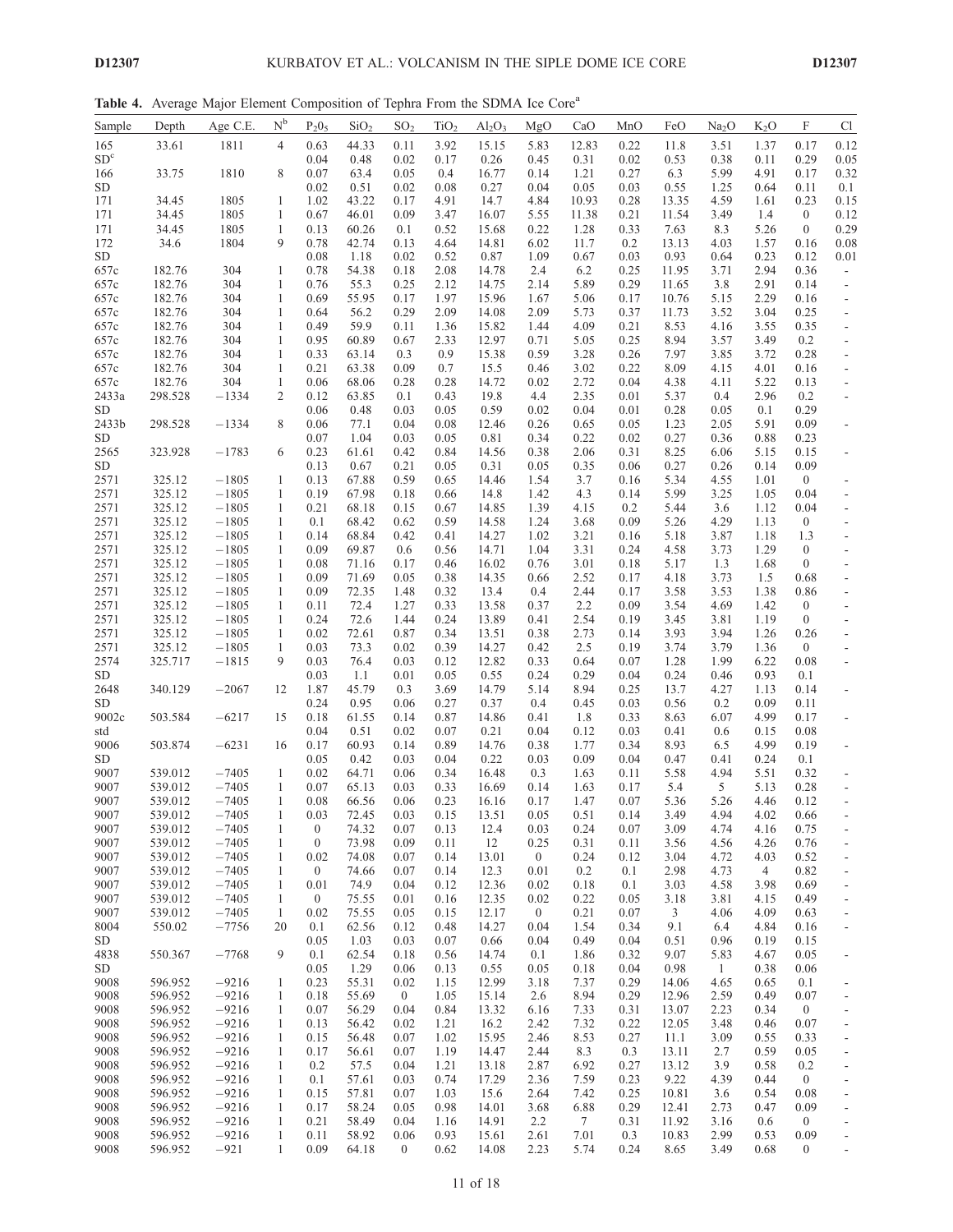Table 4. (continued)

| Sample            |         | Depth Age C.E. $N^b$ P <sub>2</sub> 0 <sub>5</sub> SiO <sub>2</sub> SO <sub>2</sub> TiO <sub>2</sub> Al <sub>2</sub> O <sub>3</sub> MgO CaO MnO FeO Na <sub>2</sub> O K <sub>2</sub> O |  |        |      |      |                                    |                            |      |              |      |                  |              |              |  |
|-------------------|---------|----------------------------------------------------------------------------------------------------------------------------------------------------------------------------------------|--|--------|------|------|------------------------------------|----------------------------|------|--------------|------|------------------|--------------|--------------|--|
| 5086<br><b>SD</b> | 601.235 | $-9346$                                                                                                                                                                                |  | - 1.01 | 0.06 | 0.04 | 0.07 63.42 0.19 0.46 14.28<br>0.49 | $0.02 \qquad 1.35$<br>0.03 | 0.59 | 0.32<br>0.03 | 0.49 | 9.06 5.9<br>0.63 | 4.79<br>0.24 | 0.13<br>0.16 |  |

<sup>a</sup>In cases when a mixed tephra population is found, all samples are given as opposed to the mean. Geochemical quantities are in weight percent. Analyses are normalized to 100 wt %. N equals number of analyses. Analytical precision, based on replicate analyses of standard reference materials of similar composition to the unknowns, are as follows (all in wt %):  $SiO_2 \pm 0.47$ ,  $TiO_2 \pm 0.03$ ,  $FeO \pm 0.06$ ,  $MnO \pm 0.06$ ,  $MgO \pm 0.07$ ,  $CaO \pm 0.02$ ,  $Na_2O \pm 0.55$ ,  $K_2O$  $\pm$  0.27, P<sub>2</sub>O<sub>5</sub>  $\pm$  0.02, and Cl  $\pm$  0.07. SD indicates one standard deviation.

<sup>b</sup>Number of samples.

00-5, 99-1 collected from the region detected the sulfate signal from this eruption [*Dixon et al.*, 2004]. The sulfate spike at 1817 C.E., associated with the Tambora event, is present in the SDM94 ice core collected north of the SDMA ice core. Because SDM94 and SDMA ice cores have a similar sulfate glaciochemical record (K. J. Kreutz and P. A. Mayewski, unpublished data, 2005), and the cores are located only 2 km apart we are confident that the Tambora signal is present at the Siple Dome location

despite the fact that it is not directly measured in SDMA glaciochemistry record.

[27] The compositionally different trachytic tephra analyzed in the SDMA ice core (sample SDMA-166 at 33.75 m depth with an age 1810 C.E.) appears to be geochemically similar to known eruption products from the Pleiades volcanic center but the Mount Melbourne volcanic center [Kyle, 1990; Worner et al., 1989] is also potential candidate. Timing of this local, Antarctic eruption coincides with the



Figure 5. Ternary variation diagrams, which are useful for ''fingerprinting'' the glass shards found in the SDMA ice core with volcanic centers. Tephras from (a) Mount Takahe and (b) Mount Berlin are probably the b rrelation examples in the SDMA record.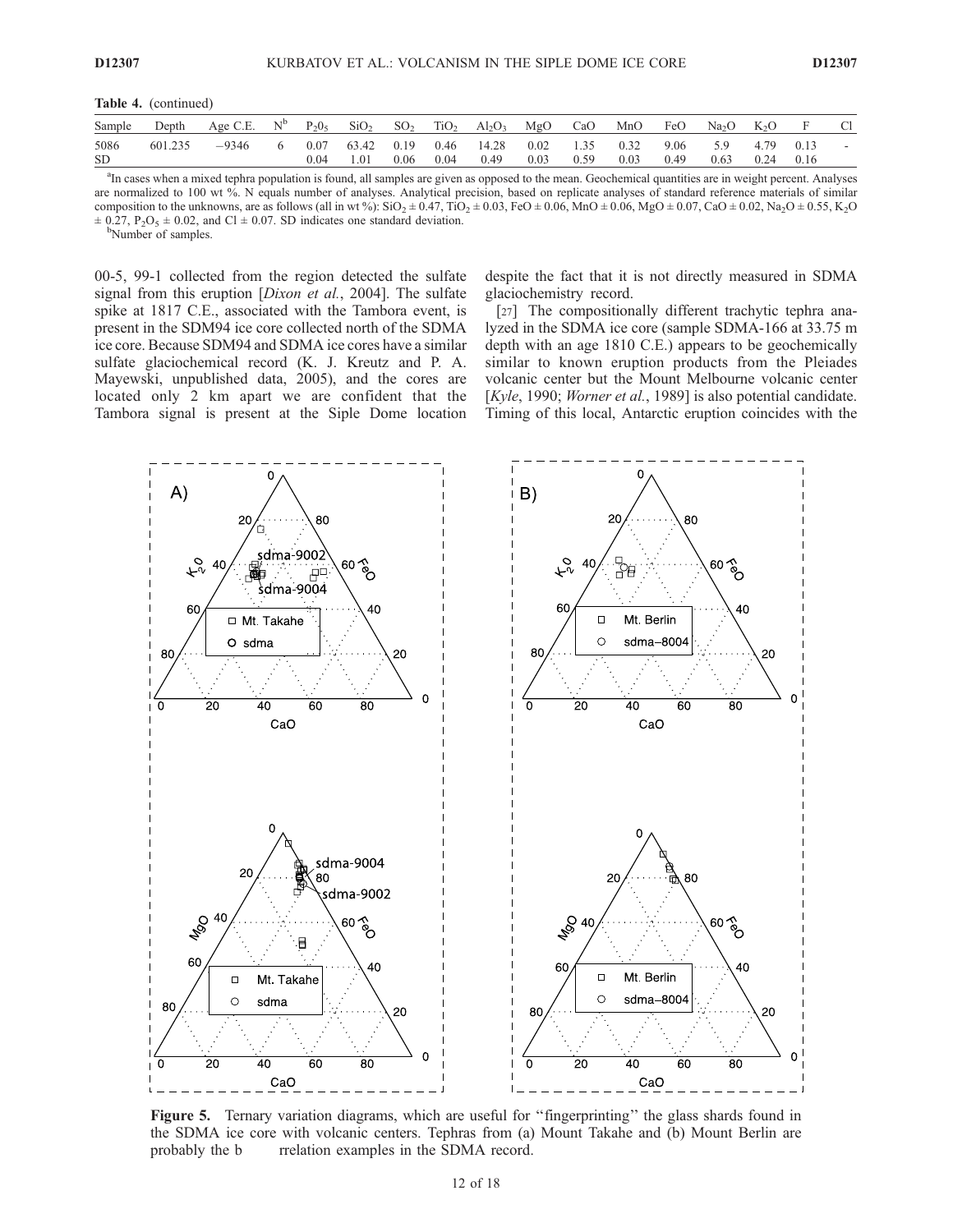1809 C.E unknown eruption [Mayewski et al., 1990; Delmas et al., 1992; Cole-Dai et al., 1997; Palmer et al., 2001; Mosley-Thompson et al., 2003] attributed previously by *Dai et al.* [1991] to a tropical region. Probably the idea of Moore et al. [1991] that two simultaneous eruptions in the Northern and Southern Hemisphere created the 1809 signal could be a better explanation of all existing data because the volcanic record developed from the Illimani ice core (Bolivia) does not show any signal 6 years before Tambora [De Angelis et al., 2003]. If it was a large tropical event and if the Tambora signal is present, we should see the unknown 1809 signal as well.

[28] Increased volcanic activity around the 1600 C.E. Huaynaputina (Peru) eruption took place in 1600 C.E. [de Silva and Zielinski, 1998; Adams et al., 2001] and is noted as a sulfate signal at 1601 C.E. The large Kuwae eruption of 1452 C.E. [Monzier et al., 1994] which is among the largest volcanic eruptions recorded in many polar ice cores [Mosley-Thompson and Thompson, 1982; Delmas et al., 1992] (see discussion by Zielinski [2000]) probably can be correlated with the 1448 or 1450 C.E. sulfate signals in the SDMA ice core. Our preference for the 1448 C.E. sulfate spike is based on several associations of large sulfate concentrations with tephra particles from the local eruption sources observed in SDMA. Until the age for the Kuwae eruption is better constrained both fall within the dating error. We did not find any tephra particles that would help us to link the sulfate signal with the eruption sources.

[29] The Siple Dome A and B ice cores offer new information that allows different interpretation for the nature of one of the largest sulfate spikes observed in Greenland, Antarctica, and the Canadian Arctic. The 1259 C.E. volcanic signal [Hammer et al., 1980, 1984; Langway et al., 1988, 1995; Palais et al., 1992; Zielinski et al., 1995; Clausen et al., 1997; Budner and Cole-Dai, 2003] was previously attributed to the El Chichón eruption around 600 yr B.P. [Tilling et al., 1984]. A revised stratigraphy of the El Chichón volcano [Espindola et al., 2000] rules out the El Chichón eruptions as a possible source for the 1259 signal. The Siple Dome B ice core (50 m from the SDMA borehole) has  $1286 \pm 35$  years C.E. tephra that is compositionally similar to that of the Mount Melbourne volcano found at a similar depth (97.2 m) [Dunbar et al., 2003] as a 1262 C.E. sulfate spike in the SDMA ice core. The same tephra layer is probably found at  $1321 \pm 25$  C.E. and  $1254 \pm$ 2 C.E. respectively in Taylor [Hawley et al., 2003] and Talos Domes [Stenni et al., 2002], ice cores, Antarctica. The high-resolution record from the SDMA ice core shows two sulfate spikes at 1259 C.E. 1262 C.E. It may be possible that a combined signal from the 1259 C.E. (tropical) and 1262 C.E. (local) events was attributed originally to the sulfate spike around 1259 C.E. If we assume that the largest, 1262 C.E., sulfate signal is associated with the Mount Melbourne eruption and the 1259 C.E. signal to the Quilotoa eruption (VEI = 6), Ecuador [*Barberi et al.*, 1995] we can explain all of the latest data available. Comparison of available geochemical data from Quilotoa volcano [Rosi et al., 2004] and glass shard samples from South Pole and GISP2 ice cores [*Palais et al.*, 1992] provide less conclusive correlations but they demonstrate that the El Chichón eruption is not correct source for this event. Because the age of Antarctic tephra se to the 1259 spike we favor

the idea of Moore et al. [1991] that a global increase in volcanic activity resulted in multiple moderate eruptions from globally distributed volcanoes and it created highly visible signals in ice cores from both hemispheres.

[30] The revised age for the Illopango eruption is close to the 443 C.E. sulfate signal [*Dull et al.*, 2001]. The sulfate signal at 409 C.E. is attributed to 416 C.E. eruption of the Krakatau volcano [Simkin and Siebert, 2002-2005]. A tephra layer at 182.76 m (304 C.E., sample SDMA-657) is chemically similar to the composition of trachytic lavas erupted from the summit of Mount Melbourne [Worner et al., 1989]. The tephra composition suggests that it was derived from a zoned magma chamber (Table 4). Although no zoned eruptions are reported from Mount Melbourne the interpreted presence of a large, differentiating, shallow magma chamber at Mount Melbourne [Worner et al., 1989] suggests that a zoned eruption is physically plausible. The range of compositions observed in sample SDMA-657 (Table 4) is coincident with the range of lava compositions observed at the summit of Mount Melbourne [Worner et al., 1989]. The majority of moderate volcanic eruptions from New Zealand are not recorded in the SDMA ice core. Nevertheless one of the biggest caldera-forming eruptions (VEI =  $6+)$ for the last 10 kyr is from Taupo volcanic center, New Zealand, around 180 C.E. [Simkin and Siebert, 2002 – 2005]. This is a potential candidate for the sulfate signal at 176 C.E.

#### 3.2. Time Interval 0-2000 B.C.E.

[31] From the 35 volcanic events detected in the SDMA ice core in this interval, only four events contained tephra particles and these are found at 1334, 1783, 1805, and 1815 B.C.E. (Tables 2 and 4). One tephra layer is geochemically close to volcanic rocks of the Takahe volcano, Antarctica (Figure 5a) and another tephra is probably related to the largest eruption of Mount Burney, South America. Eight sulfate signals are probably associated with South and Central American volcanic eruptions and one or, possibly two, with activity of New Zealand volcanoes (Table 2). Sample SDMA-2433b (depth 298.53 m, age 1334 B.C.E.) is a normal calc-alkaline rhyolite. Its age is close to the large, rhyolitic, Waihimia eruption in New Zealand at 1350 B.C.E. [Froggatt and Lowe, 1990], but the composition of the Waihimia rhyolite is distinctly different than the layers in the SDMA ice core. The most dramatic difference is in the K<sub>2</sub>O content,  $\sim$ 6 wt% K<sub>2</sub>O in the ice core tephra and  $\sim$ 2.8 wt % in the Waihimia [Dunbar, 1988; Blake et al., 1992]. It is unclear if tephra from New Zealand is present in this interval. At the 323.93 m depth in the core (SDMA-2565, 1783 B.C.E.), a tephra layer with a chemical composition similar to samples SDMA-9002c and SDMA-9006 (Table 4, D of 18 and 23, respectively) is observed. Although no eruptive event of this age has been recognized at this volcano we suggest that Mount Takahe may be the source of this tephra layer. The increased activity of the volcano may have produced an increase in sulfate at 1779 B.C.E. The chemical composition of SDMA 2571 (depth 325.12 m, age 1805 B.C.E.) sample has some similarity with tephra from Mount Burney (R. Kilian, personal communication, 2003), located in southern Chile. Glass from Mount Burney contains distinctly low  $K<sub>2</sub>O$  [*Kilian et al.*, 2003]. The age estimate of the closest known eruption of Mount Burney is cal 2306?120 B.C.E.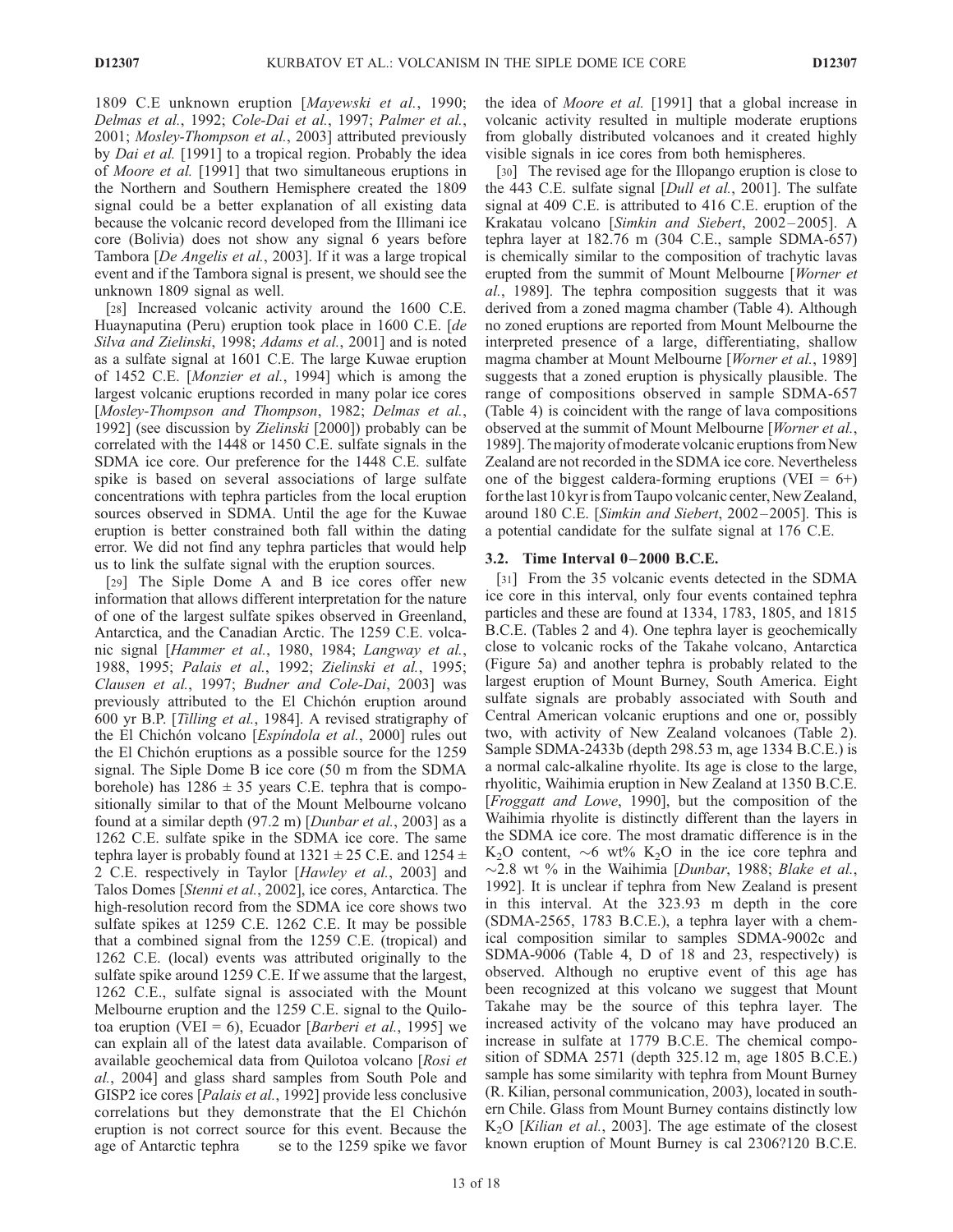based on peat growth rates and several radiocarbon dates [Kilian et al., 2003]. This tephra is compositionally similar to the Mount Burney volcano but the large age difference between ages leaves linking this layer to the eruption of Mount Burney volcano problematic. Nevertheless, there is no known large eruption from Mount Burney volcano with similar ages so we suggest that further work must be conducted on correlation with Mount Burney eruptions.

#### 3.3. Time Interval 2001 – 4000 B.C.E.

[32] Ten volcanic signals, including a single tephra horizon geochemically similar to the BIT-302 tephra layer [Wilch et al., 1999] collected near Mount Berlin, Antarctica, were found in this interval.

#### 3.4. Time Interval 4001 – 6000 B.C.E.

[33] Fifteen glaciochemical volcanic signals, but no tephra, were detected in this interval. The number of possible candidates from the record of global or South American eruptions that potentially can be linked with the SDMA sulfate record is quite limited from this time interval. The only possible identified source of volcanic sulfate at 5601 B.C.E. is one of the largest Holocene eruptions of Cerro Hudson volcano, Chile around 5590 B.C.E. [Naranjo and Stern, 1998; Haberle and Lumley, 1998; Kilian et al., 2003]. Another potential candidate for this eruption is a sulfate signal at 5607 B.C.E.

#### 3.5. Time Interval 6001 – 8000 B.C.E.

[34] Only eight volcanic events, five of which have visible tephra layers identified during the visual inspection of the SDMA ice core by A. Gow and D. Meese (unpublished data, 2003), were found from this interval. Four tephra layers are geochemically close to Mount Takahe and Mount Berlin volcanoes. One tephra layer and one sulfate signal probably came from South American volcanoes.

[35] Two visible tephra layers found at depths of 503.58 m (sample SDMA 9002c, Table 4) and 503.87 m (sample SDMA 9006, Table 4) with corresponding ages 6217 and 6231 B.C.E., respectively, correlate both chemically (Figure 5a) and chronologically with an episode of known volcanic activity of Mount Takahe volcano. The same tephra was probably detected in the Byrd core based on a reported ice flow modeled age of 7.5 kyr B.P. [Palais et al., 1988] and  ${}^{39}Ar/{}^{40}Ar$  age of 8.2?5.4 kyr B.P. [Wilch et al., 1999]. Reanalyzed near-source pumice from this eruption compared with the tephra found in the SDMA ice core yields correlation D values between 11 and 14. Although these values are slightly outside the range that would ideally be considered to be robust correlations, the loss of Na during analysis of the very small particles found in the ice core may be responsible for the discrepancy.

[36] The 7756 B.C.E. tephra layer found at a depth of 550.02 meters (Sample SDMA 8004, Table 4) is chemically similar to tephra derived from Mount Berlin, West Antarctica. Although no exact chemical matches are found, the tephra layer shows a chemical affinity to a lava flow from the summit of Mount Berlin and to a set of tephra found at Mount Moulton (Figure 5b). The SDMA 9007 layer (depth 539.01 m, age 7405 B.C.E.) is chemically zoned, from calcalkaline dacite to rhyolite, but is distinctly iron-rich and also chemically zoned, thus not compatible with derivation from

a New Zealand eruption. This tephra may be the result of an unreported South American eruption.

#### 3.6. Time Interval 8001 –10,000 B.C.E.

[37] Nine volcanic events, including two visible tephra layers (A. Gow and D. Meese, personal communication, 2003) were found in this interval. One visible tephra layer geochemically close to Mount Berlin, Antarctica and another visible layer close to the tephra from Cerro Hudson volcano, Chile were found. The andesitic tephra layer at 9216 B.C.E., in terms of chemistry and chronology, may correlate with an eruption from Cerro Hudson, Chile [Haberle and Lumley, 1998; Naranjo and Stern, 1998]. The composition of the material from this Cerro Hudson eruption shows some chemical differences from this tephra, but it contains a distinctly high concentration of FeO, CaO, and low  $K<sub>2</sub>O$ . The glass sampled in SDMA-9008 may be a slightly different phase of the eruption than those sampled by Haberle and Lumley [1998]. Tephra deposited from this eruption has only been recorded in the lake region to the west of the volcano suggesting an unusual transport pattern (C. Stern, personal communication, 2005). It is possible that a rather abnormal wind direction at the time of the eruption could account for the fast injection of the tephra cloud into the polar vortex around the Antarctic and rapid transport of the tephra particles to the SDMA ice core location. Another tephra layer with an age of 9346 B.C.E. is similar to the tephra composition at 7756 B.C.E. also derived from Mount Berlin, West Antarctica (Figure 5).

# 4. Frequency of Volcanic Eruptions in the Holocene

[38] The developed SDMA volcanic records provide estimates of volcanic activity over the studied interval. Observed fluctuations in the number of volcanic eruptions per century in the SDMA ice core compared with other volcanic records appear in Figure 6. Episodes of increased activity can be traced in several ice cores. The large increase in the number of volcanic events are recorded in the early part of the Holocene period in the GISP2 ice core as a result of deglaciation of the Northern Hemisphere [Zielinski et al., 1996b] is not observed in the SDMA ice core. Nevertheless, we do see an increase in the number of visible tephra layers from Antarctic volcanoes around 7000 B.C. (Table 2). The link between volcanic activity and climate as a function of accumulated ice volume on the continents, lithosphere loading, and sea level change postulated by Rampino et al. [1979] has been corroborated by ice core records from Greenland [Zielinski, 2000]. As reported by Castellano et al. [2004, 2005] an increase in the number of volcanic eruptions for the last 2000 years is also observed in the SDMA ice core. We also observe gradual decrease in number of volcanic signals with depth. The detection of volcanic signals in the GISP2 ice core is different for highand low-resolution time series [Zielinski et al., 1996b].

## 5. Ramifications of the New SDMA-Derived Volcanic Record

[39] The detection of volcanic sulfate and tephra particles in the SDMA ice core provides a new 12,000 yr record of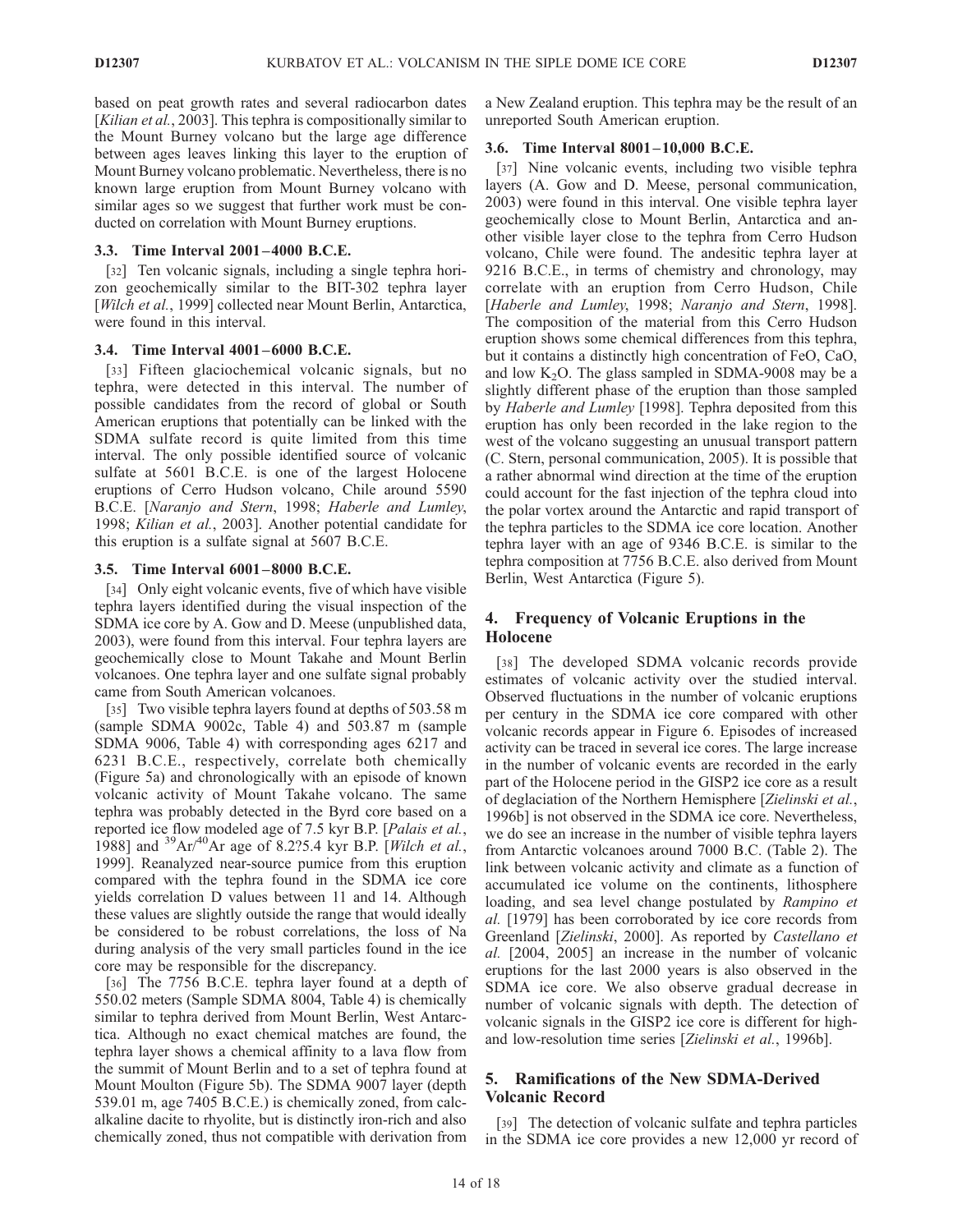

Figure 6. Comparison of the number of eruptions per century detected in the SDMA ice core with those found in the EPICA Dome C [Castellano et al., 2004, 2005], Plateau Remote [Cole-Dai et al., 2000] ice cores from Antarctica, and GISP2 ice core [Zielinski et al., 1996b, 1997b] from Greenland. Please note the increase in the number of volcanic signals in the last 2000 years in all ice cores.

local, Antarctic, South American, New Zealand, and tropical eruptions. This volcanic record enhances the long-term history of Antarctic volcanism and highlights the importance of combining visual observations, simple optical microscopic examination of filtered samples, and ice chemistry measurements in the search for and interpretation of volcanic layers in ice cores.

[40] Tephra fingerprinting identified sources of tephra particles contributed by previously unknown Holocene eruptions of Mount Melbourne, The Pleiades, Balenny Island, Mount Berlin, Mount Melbourne and Mount Takahe volcanic centers (Antarctica), in addition to tephra layers possibly associated with Cerro Hudson and Mount Burney [Chile) volcanic eruptions. Detection of tephra layers from South American sources in the SDMA ice core provide new insights into the nature of atmospheric pathways from South America to Antarctica and the activity of the circumpolar vortex. Tephra fingerprinting also confirms historical observations that many Antarctic volcanoes are active and could be responsible for sulfate and tephra emissions on the continent. It certainly broadens recent assumptions [Cosme et al., 2005] that the only presently active volcano in Antarctica responsible for sulfate pollution is Mount Erebus.

[41] Evaluation of sulfate spike signatures associated with the tephra in the SDMA volcanic record reveals specific patterns for Antarctic volcanic eruptions in the sulfate signal magnitude and the sulfate signal rate change. The ice chemistry samples adjacent to tephra layers from Mount Berlin, Mount Takahe, Mount Melbourne, Pleiades (East Antarctica), South Sandwich Islands, and Bransfield Strait volcanoes overall show associations with the large sulfate signals detected by both robust spline and EOF methods. In the SDMA ice core we observed a complex, nonlinear relationship between the magnitude of the eruption and the sulfate signal. Two sulfate signals at 1809 and 304 C.E. associated with tephra from Antarctic volcanoes show that local volcanic eruption uce one of the largest sulfate

spikes in the record, with residuals above 99  $\mu$ g/L and EOF3 values above  $73 \mu g/L$ . A close look at the results from the robust spline and EOF methods (Tables 1 and 2) reveals several differences in how both methods select volcanic signals. Not all volcanic spikes are always detected by both methods. We found that in the SDMA data set the robust spline technique is less sensitive to a smooth increase of sulfate concentrations over the several years usually observed during large tropical volcanic eruptions. It resulted in relatively moderate residual values for volcanic sulfate from tropical volcanic eruptions but these are also complicated by the abundance of biogenically produced sulfate related to the low elevation of the SDMA ice core site. In contrast, the EOF method takes into account changes in ice chemistry over the measured spectrum of all six ions over time (depth) in the ice core. An increase in sulfate species partitioned only in EOF3 is probably more likely associated with volcanically produced sulfate. It appears that future studies of the signatures of volcanic aerosols preserved ice cores should help to identify different modes of transport to the deposition area. Thus it should be possible to separate volcanic aerosols transported from Antarctic volcanic centers from volcanic products delivered via the stratosphere from tropical volcanoes based on glaciochemical signatures.

[42] We suggest that it is important to conduct tephra sampling in order to confirm volcanic events in sulfate based volcanic records, especially for ice core sites located close to the ocean with complex sulfate pathways and chemical cycles. Because the SDMA ice core is located close to the coast, we expect that the stratospheric component of the sulfate time series is mixed with a biogenic sulfate component transported by air masses from the sea [Meyerson et al., in press] and with volcanic aerosols associated with the same eruptions but transported via the troposphere. Our findings of a visible tephra layer from Mount Hudson volcano offer new light on possible tropospheric transport of volcanic products from the South American continent to the SDMA site in the past. Further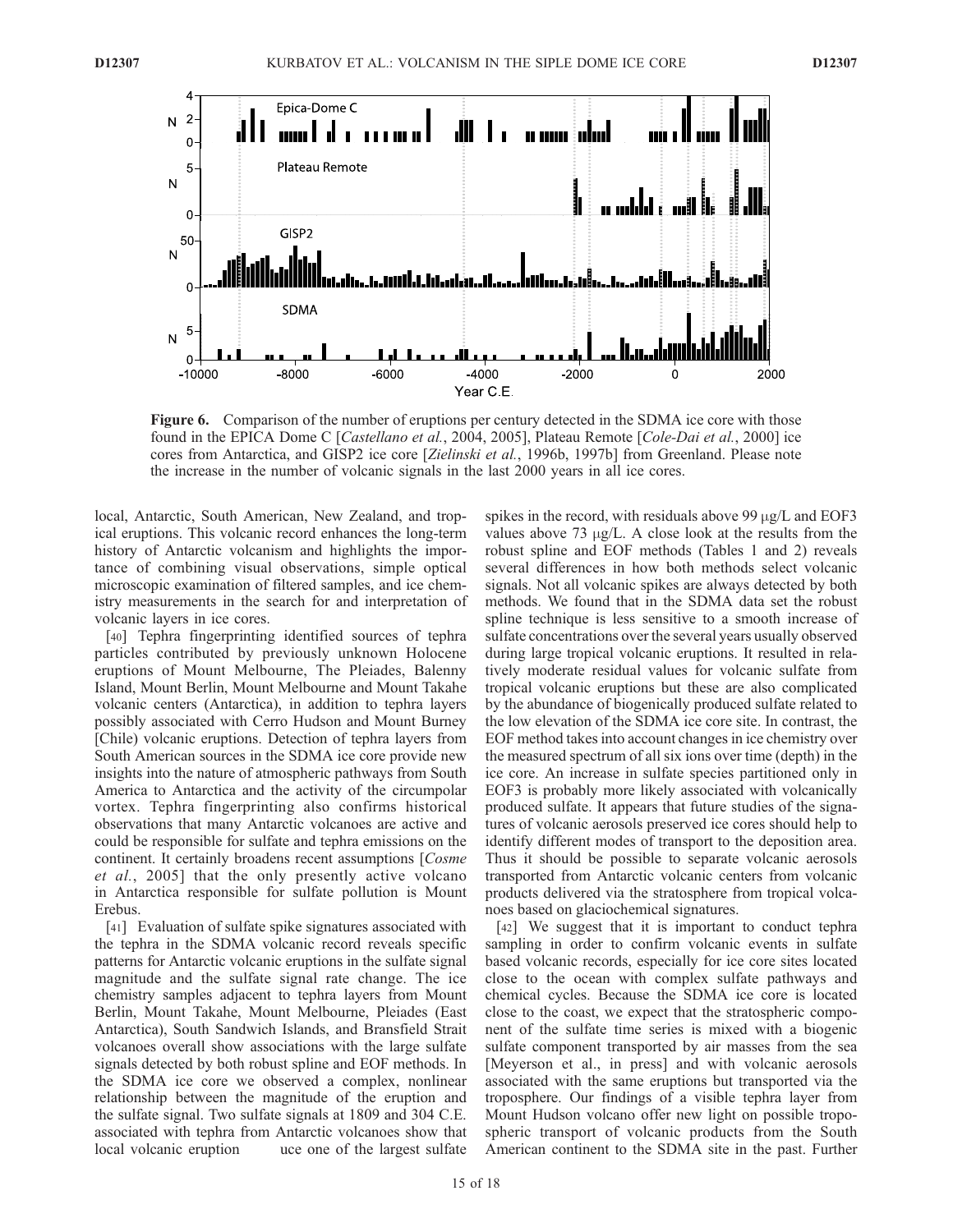work is needed to understand this transport and possible separation of stratospheric and tropospheric sources in response to different climate forcing impacts.

[43] To implement a better algorithm for the separation of volcanic sulfate from other sources future fundamental work on sulfate sources and mechanisms of transport must be continued. Similar conclusions are drawn for future work on detection and analyses of the composition of the volcanic particles from low latitudes that are transported to the polar regions via the stratosphere. Better methods and analytical techniques for detection, sampling, and analyses have to be developed in order to provide robust tephra fingerprinting of these particles for reconstructing the source of volcanic eruptions. At this stage the SDMA volcanic record is a good example of the potential application of ice core based tephra fingerprinting because it helps to reconstruct the history of Antarctic volcanism. Once it is fully developed, we should be able to use it to separate sulfate spikes associated with local, Antarctic sources from signals that potentially can be linked with tropical and subtropical volcanic centers.

[44] Acknowledgments. This work was supported by grants OPP-9615167, OPP-0096305, and OPP-9526449 from the Office of Polar Programs, National Science Foundation. We thank many members of SDMA community for their valuable contributions to this manuscript and, particularly, R. Alley, D. Meese, and T. Gow for early access to core layer counting and dating data, G. W. Lamorey (Siple Dome Science Coordination Office; DRI), the 109th Air National Guard (Scotia, New York) for air transport and logistics, M. Wumkes (Glacier Data and Ice Core Drilling Services) and drillers from Polar Ice Coring Office, G. Hargreaves and J. Rhoades, M. S. Twickler (NICL), S. A. Story, D. Voisin (all UNH), and C. Corio (University of Maine) for freezer and ion chromatography laboratory assistance at University of Maine. Three anonymous reviewers made helpful suggestions on the manuscript.

#### References

- Adams, N. K., S. L. de Silva, S. Self, G. Salas, S. Schubring, J. L. Permenter, and K. Arbesman (2001), The physical volcanology of the 1600 eruption of Huaynaputina, southern Peru, Bull. Volcanol., 62(8), 493-518, doi:10.1007/s004450000105.
- Barberi, F., M. Coltelli, A. Frullani, M. Rosi, and E. Almeida (1995), Chronology and dispersal characteristics of recently (last 5000 years) erupted tephra of Cotopaxi (Ecuador): Implications for long-term eruptive forecasting, J. Volcanol. Geotherm. Res., 69, 217-239.
- Basile, I., F. E. Grousset, M. Revel, J. R. Petit, P. E. Biscaye, and N. I. Barkov (1997), Patagonian origin of glacial dust deposited in East Antarctica (Vostok and Dome C) during glacial stages 2, 4 and 6, Earth Planet. Sci. Lett., 146(3), 573 – 590.
- Basile, I., J. R. Petit, S. Touron, F. E. Grousset, and N. Barkov (2001), Volcanic layers in Antarctic (Vostok) ice cores: Source identification and atmospheric implications, J. Geophys. Res., 106, 31,915 – 31,931.
- Bay, R. C., N. Bramall, and P. B. Price (2004), Bipolar correlation of volcanism with millenial climate change, Proc. Natl. Acad. Sci. U. S. A.,  $101(17)$ , 6341 – 6345.
- Blake, S., C. J. N. Wilson, I. E. M. Smith, and G. P. L. Walker (1992), Petrology and dynamics of the Waimihia mixed magma eruption, Taupo Volcano, New Zealand, J. Geol. Soc. London, 149, 193-207.
- Bloomfield, P., and W. L. Steiger (1983), Least absolute deviations: Theory, applications, and algorithms, Prog. Probab. Stat., vol. 6, 349 pp., Springer, New York.
- Brook, E. J., J. W. C. White, A. Schilla, M. L. Bender, J. Severinghaus, K. Taylor, R. Alley, and E. Steig (2005), Timing of millennial-scale climate change at Siple Dome, West Antarctica, during the last glacial period, *Quat. Sci. Rev.*, 24, 1333-1343.
- Budner, D. and J. Cole-Dai (2003), The number and magnitudes of large explosive volcanic eruptions between 904 and 1865 A.D.: Quanitative evidence from a new South Pole ice core, in Volcanism and the Earth's Atmosphere, Geophys. Monogr. Ser., vol. 139, edited by A. Robock and C. Oppenheimer, pp. 165 – 176, AGU, Washington, D. C.
- Castellano, E., S. Becagli, J. Jouzel, A. Migliori, M. Severi, J. P. Steffensen, R. Traversi, and R. Udisti Volcanic eruption frequency over the

last 45 ky as recorded in Epica-Dome C ice core (East Antarctica) and its relationship with climatic changes, *Global Planet. Change*,  $42(1-4)$ ,  $195 - 205$ 

- Castellano, E., S. Becagli, M. Hansson, M. Hutterli, J. R. Petit, M. R. Rampino, M. Severi, J. P. Steffensen, R. Traversi, and R. Udisti (2005), Holocene volcanic history as recorded in the sulfate stratigraphy of the European Project for Ice Coring in Antarctica Dome C (EDC96) ice core, J. Geophys. Res., 110, D06114, doi:10.1029/2004JD005259.
- Ciais, P., J. Jouzel, J. R. Petit, V. Lipenkov, and J. W. C. White (1994), Holocene temperatute variations inferred from six Antarctic ice cores, Ann. Glaciol., 20, 427 – 436.
- Clausen, H. B., C. U. Hammer, C. S. Hvidberg, D. Dahl-Jensen, J. P. Steffensen, J. Kipfstuhl, and M. Legrand (1997), A comparison of the volcanic records over the past 4000 years from the Greenland Ice Core Project and Dye 3 Greenland Ice Cores, J. Geophys. Res., 102, 26,707-26,723.
- Cole-Dai, J., E. Mosley-Thompson, and L. G. Thompson (1997), Annually resolved Southern Hemisphere volcanic history from two Antarctic ice cores, J. Geophys. Res., 102, 16,761-16,771.
- Cole-Dai, J., E. Mosley-Thompson, S. P. Wight, and L. G. Thompson (2000), A 4100-year record of explosive volcanism from an East Antarctica ice core, J. Geophys. Res., 105, 24,431 – 24,441.
- Cosme, E., F. Hourdin, C. Genthon, and P. Martinerie (2005), Origin of dimethylsulfide, non-sea-salt sulfate, and methanesulfonic acid in eastern Antarctica, J. Geophys. Res., 110, D03302, doi:10.1029/2004JD004881.
- Dai, J., E. Mosley-Thompson, and L. G. Thompson (1991), Ice core evidence for an explosive tropical volcanic eruption 6 years preceding Tambora, J. Geophys. Res., 96, 17,361-17,366.
- De Angelis, M., L. Fehrenbach, C. Jehanno, and M. Maurette (1985), Micrometre-sized volcanic glasses in polar ices and snows, Nature,  $317, 52 - 54.$
- De Angelis, M., J. Simões, H. Bonnaveira, J.-D. Taupin, and R. J. Delmas (2003), Volcanic eruptions recorded in the Illimani ice core (Bolivia): 1918 – 1998 and Tambora periods, Atmos. Chem. Phys. Discuss., 3,  $2427 - 2463.$
- Delmas, R. J., S. Kirchner, J. M. Palais, and J.-R. Petit (1992), 1000 years of explosive volcanism recorded at the South Pole, Tellus, Ser. B, 44,  $335 - 350$
- de Silva, S. L., and G. A. Zielinski (1998), Global Influence of the AD 1600 eruption of Huaynaputina, Peru, Nature, 393, 455-458.
- Dixon, D., P. A. Mayewski, S. Kaspari, K. Kreutz, G. Hamilton, K. Maasch, S. Sneed, and M. Handley (2004), A 200-year sulfate record from 16 Antarctic ice cores and associations with Southern Ocean sea ice extent, Ann. Glaciol., 39, 545 – 556.
- Dull, R. A., J. R. Southon, and P. Sheets (2001), Volcanism, ecology, and culture: A reassessment of the Volcán Ilopango TBJ eruption in the Southern Maya Realm, Lat. Am. Antiquity,  $\hat{I}2(1)$ , 25-44.
- Dunbar, N. W. (1988), Pre-eruptive volatile contents and degassing systematics of rhyolitic magmas from the Taupo Volcanic Zone, New Zealand, Ph.D. thesis, N.M. Inst. of Min. and Technol., Socorro.
- Dunbar, N. W., G. A. Zielinski, and D. T. Voisin (2003), Tephra layers in the Siple Dome and Taylor Dome Ice Cores, Antarctica: Sources and correlations, J. Geophys. Res., 108(B8), 2374, doi:10.1029/ 2002JB002056.
- EPICA Community Members (2004), Eight glacial cycles from an Antarctic ice core, Nature, 429, 623 – 628, doi:10.1038/nature02599.
- Espíndola, J. M., J. L. Mac'as, R. I. Tilling, and M. F. Sheridan (2000), Volcanic history of El Chichón Volcano (Chiapas, Mexico) during the Holocene, and its impact on human activity, *Bull. Volcanol.*, 62(2), 90-104.
- Froggatt, P. C., and D. J. Lowe (1990), A review of late Quaternary silicic and some other tephra formations from New Zealand: Their stratigraphy, nomenclature, distribution, volume and age, N.Z.J. Geol. Geophys., 33,  $89 - 109.$
- Gilbert, J. S., M. V. Stasiuk, S. J. Lane, C. R. Adam, M. D. Murphy, R. S. J. Sparks, and J. A. Naranjo (1996), Non-explosive, constructional evolution of the ice-filled caldera at Volcán Sollipulli, Chile, Bull. Volcanol.,  $58(1), 67-83.$
- Haberle, S. G., and S. H. Lumley (1998), Age and origin of tephras recorded in postglacial lake sediments to the west of the southern Andes, 44 degrees S to  $\overline{47}$  degrees S, J. Volcanol. Geotherm. Res.,  $84(3-4)$ ,  $239-$ 256.
- Halmer, M. M., H. U. Schmincke, and H. F. Graf (2002), The annual volcanic gas input into the atmosphere, in particular into the stratosphere: A global data set for the past 100 years, J. Volcanol. Geotherm. Res., 115,  $511 - 528$ , doi:10.1016/S0377-0273(01)00318-3.
- Hamilton, G. S. (2002), Mass balance and accumulation rate across Siple Dome, West Antarctica, Ann. Glaciol., 35, 102-106.
- Hammer, C. U. (1983), Initial direct current in the build up of space charges and the acidity of ice cores, J. Phys. Chem., 87(21), 4099-4103.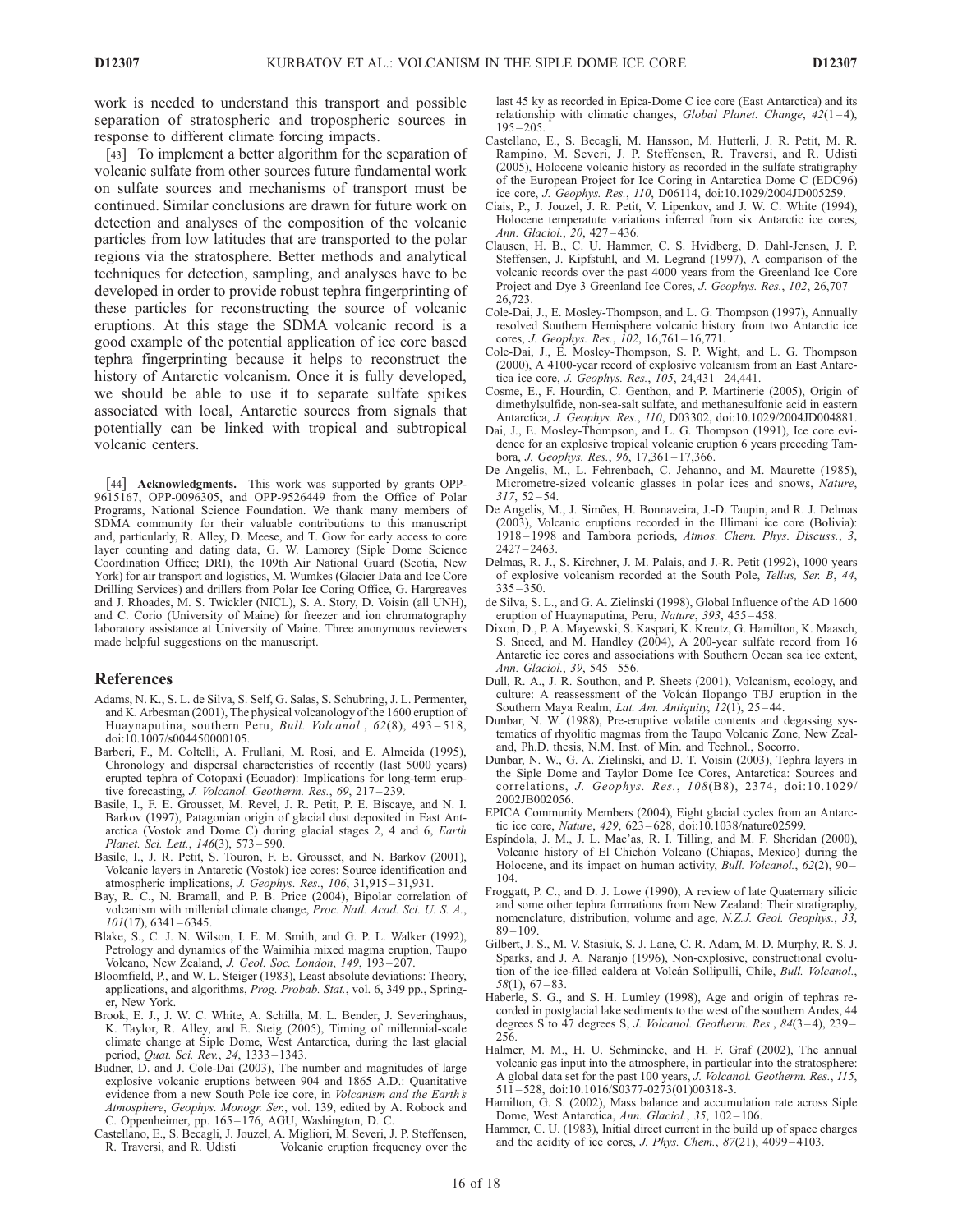Hammer, C. U. (1984), Traces of Icelandic eruptions in the Greenland ice sheet, *Joekull*, 34, 51-65.

- Hammer, C. U., H. B. Clausen, and W. Dansgaard (1980), Greenland ice sheet evidence of post-glacial volcanism and its climatic impact, Nature, 288, 230 – 235.
- Han, J., Z. Xie, F. Dai, and W. Zhang (1999), Volcanic eruptions recorded in an ice core from Collins Cap, King George Island, Antarctica, Ann. Glaciol., 29, 121-125.
- Hawley, R. L., E. D. Waddington, D. L. Morse, N. W. Dunbar, and G. A. Zielinski (2003), Dating firn cores by vertical strain measurements, J. Glaciol., 48(162), 401 – 406.
- Hoskuldsson, A., and C. Robin (1993), Late Pleistocene to Holocene eruptive activity of Pico de Orizaba, eastern Mexico, Bull. Volcanol., 55,  $571 - 587.$
- Jouzel, J., et al. (2001), A new 27 ky high resolution East Antarctic climate record, Geophys. Res. Lett., 28(16), 3199 – 3202.
- Karlöf, L., et al. (2000), A 1500 year record of accumulation at Amundsenisen western Dronning Maud Land, Antarctica, derived from electrical and radioactive measurements on a 120 m ice core, J. Geophys. Res., 105, 12,471 – 12,483.
- Kilian, R., M. Hohner, H. Biester, H. J. Wallrabe-Adams, and C. Stern (2003), Holocene peat and lake sediment tephra record from the southernmost Chilean Andes (53–55°S), Rev. Geol. Chile, 30(1), 23–37.
- Kreutz, K. J., and P. A. Mayewski (1999), Spatial variability of Antarctic surface snow glaciochemistry: Implications for paleoatmospheric circulation reconstructions, Antarct. Sci., 11(1), 105-118.
- Kreutz, K. J., P. A. Mayewski, M. S. Twickler, S. I. Whitlow, J. W. C. White, C. A. Shuman, C. R. Raymond, H. Conway, and J. R. McConnell (1999), Seasonal variations of glaciochemical, isotopic, and stratigraphic properties in Siple Dome, Antarctica surface snow, Ann. Glaciol., 29, 1– 7.
- Kreutz, K. J., P. A. Mayewski, L. D. Meeker, M. S. Twickler, and S. I. Whitlow (2000), The effect of spatial and temporal accumulation rate variability in West Antarctica on soluble ion deposition, Geophys. Res. Lett., 27(16), 2517-2520.
- Kyle, P. R. (1990), Melbourne volcanic province, in Volcanoes of the Antarctic Plate and Southern Oceans, Antarct. Res. Ser., vol. 48, edited by W. E. LeMasurier and J. W. Thompson, pp. 48 – 80, AGU, Washington, D. C.
- Kyle, P. R., P. A. Jezek, E. Mosley-Thompson, and L. G. Thompson (1981), Tephra layers in the Bird station ice core and the Dome C ice core, Antarctica and their climatic importance, J. Volcanol. Geotherm. Res.,  $11, 29 - 39.$
- Langway, C. C., Jr., H. B. Clausen, and C. U. Hammer (1988), An interhemispehiric time-marker in ice cores from Greenland and Antarctica, Ann. Glaciol., 10, 102 – 108.
- Langway, C. C., Jr., K. Osada, H. B. Clausen, C. U. Hammer, and H. Shoji (1995), A 10-century comparison of prominent bipolar volcanic events in ice cores, J. Geophys. Res., 100, 16,241 – 16,248.
- Legrand, M., and R. J. Delmas (1987), A 220-year comntinuous record of volcanic  $H_2SO_4$  in the Antarctic ice sheet, Nature, 327, 671-676.
- Legrand, M., and P. A. Mayewski (1997), Glaciochemistry of polar ice cores: A review, Rev. Geophys., 35, 219–243.
- Legrand, M. R., R. J. Delmas, and R. J. Charlson (1988), Climate forcing implications from Vostok ice-core sulfate data, Nature, 334, 418 – 420.
- LeMasurier, W. E., and J. W. Thomson (Eds.) (1990), Volcanoes of the Antarctic Plate and Southern Oceans, Antarct. Res. Ser., vol. 48, 487 pp., AGU, Washington, D. C.
- Macias, J. L., J. M. Espindola, A. Garcia-Palomo, K. M. Scott, S. Hughes, and J. C. Mora (2000), Late Holocene Peléan-style eruption at Tacaná volcano, Mexico and Guatemala: Past, present, and future hazards, Geol. Soc. Am. Bull., 112(8), 1234-1249.
- Mayewski, P. A., W. B. Lyons, M. J. Spencer, M. Twickler, W. Dansgaard, B. Koci, C. I. Davidson, and R. E. Honrath (1986), Sulfate and nitrate concentrations from a South Greenland ice core, Science, 232, 975 – 977.
- Mayewski, P. A., M. J. Spencer, W. B. Lyons, and M. S. Twickler (1987), Seasonal and spatial trends in south Greenland snow chemistry, Atmos. Environ., 21(4), 863 – 869.
- Mayewski, P. A., W. B. Lyons, M. J. Spencer, M. Twickler, C. F. Buck, and S. Whitlow (1990), An ice-core record of atmospheric response to anthropogenic sulphate and nitrate, Nature, 346, 554 – 556.
- Mayewski, P. A., L. D. Meeker, S. Whitlow, M. S. Twickler, M. C. Morrison, R. B. Alley, P. Bloomfield, and K. Taylor (1993), The atmosphere during the Younger Dryas, Science, 261, 195-197.
- Mayewski, P. A., et al. (1994), Changes in atmospheric circulation and ocean ice cover over the North Atlantic region during the last 41,000 years, Science, 263, 1747 – 1751.
- Mayewski, P. A., L. D. Meeker, M. S. Twickler, S. I. Whitlow, Q. Yang, and M. Prentice (1997), Major features and forcing of high-latitude Northern

Hemisphere atmospheric circulation using a 11,0000-year-long glaciochemical series, J. Geophys. Res., 102, 26,345 – 26,366.

- Meeker, L. D., P. A. Mayewski, and P. Bloomfield (1995), A new approach to glaciochemical time series analyses, in Ice Core Studies of Global Biogeochemical Cycles: Proceedings of the NATO Advanced Research Workshop on Biogeochemical Cycling, NATO ASI Ser., Ser. I, vol. 30, edited by R. Delmas, pp. 383 – 400, Springer, New York.
- Meeker, L. D., P. A. Mayewski, M. S. Twickler, and S. I. Whitlow (1997), A 11,0000-year-old history of change in continental biogenic emissions and related atmospheric circulation inferred from the Greenland Ice Sheet Project Ice Core, J. Geophys. Res., 102, 26,489-26,504.
- Meyerson, E. A., et al. (2006), Examination of major Holocene climate change events in ice cores from West Antarctica (Siple Dome), East Antarctica (Taylor Dome), and Greenland (GISP2), Holocene, in press.
- Monzier, M., C. Robin, and J. P. Eissen (1994), Kuwae (1425): The forgotten caldera, J. Volcanol. Geotherm. Res., 59, 207 – 218.
- Moore, J. C., R. Mulvaney, and J. G. Paren (1989), Dielectric stratigraphy of ice: A new technique for determining total ionic concentrations in polar ice cores, Geophys. Res. Lett., 16, 1177 – 1180.
- Moore, J. C., H. Narita, and N. Maeno (1991), A continuous 770-year record of volcanic activity from East Antarctica, J. Geophys. Res., 96, 17,353 – 17,359.
- Morgan, G. B., and D. London (1996), Optimizing the electron microprobe analysis of hydrous alkali aluminosilicate glasses, Am. Mineral., 81, 1176 – 1185.
- Mosley-Thompson, E., and L. G. Thompson (1982), Nine centuries of microparticle deposition at the South Pole, Quat. Res.,  $17(1)$ ,  $1-13$ .
- Mosley-Thompson, E., J. Dai, L. G. Thompson, P. M. Grootes, J. K. Arbogast, and J. F. Paskievitch (1991), Glaciological studies at Siple Station (Antarctica): Potential ice core paleoclimatic record, J. Glaciol.,  $37, 11 - 22.$
- Mosley-Thompson, E., T. A. Mashiotta, and L. G. Thompson (2003), High resolution ice core records of late Holocene volcanism: Current and future contributions from the Greenland PARCA cores, in Volcanism and the Earth's Atmosphere, Geophys. Monogr. Ser., vol. 139, edited by A. Robock and C. Oppenheimer, pp. 153 – 164, AGU, Washington, D. C.
- Nairin, I. A. (1979), Rotomahana-Waimangu eruption 1886: Base surge and basalt magma, N. Z. J. Geol. Geophys., 22, 363-378.
- Naranjo, J. A., and C. R. Stern (1998), Holocene explosive activity of Hudson Volcano, southern Andes, Bull. Volcanol., 59, 291-306.
- Naranjo, J. A., and C. R. Stern (2004), Holocene tephrochronology of the southernmost part  $(42^{\circ}30' - 45^{\circ}S)$  of the Andean southern volcanic zone, Rev. Geol. Chile,  $31(2)$ ,  $225-240$ .
- Newhall, C., and S. Self (1982), The volcanic explosivity index (VEI): An estimate of explosive magnitude for historical volcanism, J. Geophys. Res., 87, 1231 – 1238.
- Nielsen, C. H., and H. Sigurdsson (1981), Qualitative methods for electron microprobe analysis of sodium in natural and synthetic glasses, Am. Mineral., 66, 547 – 552.
- Ninkovich, D., R. S. J. Sparks, and M. J. Ledbetter (1978), The exceptional magnitude and intensity of the Toba eruption, Sumatra: An example of the use of deep-sea tephra layers as a geological tool, Bull. Volcanol., 41, 286 – 298.
- O'Brien, S. R., P. A. Mayewski, L. D. Meeker, D. A. Meese, M. S. Twickler, and S. I. Whitlow (1995), Complexity of Holocene climate as reconstructed from the Greenland ice core, Science, 270, 1962-1964.
- Oppenheimer, C. (2002), Limited global change due to the largest known Quaternary eruption, Toba 74 kyr BP?, Quat. Sci. Rev., 21, 1593-1609.
- Palais, J. M. (1985), Particle morphology, composition and associated ice chemistry of tephra layers in the Byrd ice core: Evidence for hydrovolcanic eruptions, Ann. Glaciol., 7, 42-48.
- Palais, J. M., P. R. Kyle, E. Mosley-Thompson, and E. Thomas (1987), Correlation of 3200 year old tephra in ice cores from Vostok and South pole stations, Antarctica, Geophys. Res. Lett., 14, 804-807.
- Palais, J. M., P. R. Kyle, W. C. McIntosh, and D. Seward (1988), Magmatic and phreatomagmatic volcanic activity at Mount Takahe, West Antarctica based on tephra layers in the Byrd ice core and field observations at Mt. Takahe, J. Volcanol. Geotherm. Res., 35, 295 – 317.
- Palais, J. M., R. Chuan, and M. Spencer (1989a), Soluble and insoluble impurities in snow samples from Ross Island, Antarctica, Antarct. J. U. S.,  $24(5)$ , 89-91.
- Palais, J. M., J.-R. Petit, C. Lorius, and Y. S. Korotkevich (1989b), Tephra layers in the Vostok ice core: 16,0000 years of Southern Hemisphere volcanism, Antarct. J. U. S., 24(5), 98-99.
- Palais, J. M., S. Kirchner, and R. Delmas (1989c), Identification and correlation of volcanic eruption horizons in a 1,000-year ice-core record from the South Pole, *Antarct. J. U. S.*,  $24(5)$ ,  $101 - 104$ .
- Palais, J. M., S. Kirchner, and R. Delmas (1990), Identification of some global volcanic horizons by major element analysis of fine ash in Antarctic ice, Ann. Glaciol., 14, 216-220.